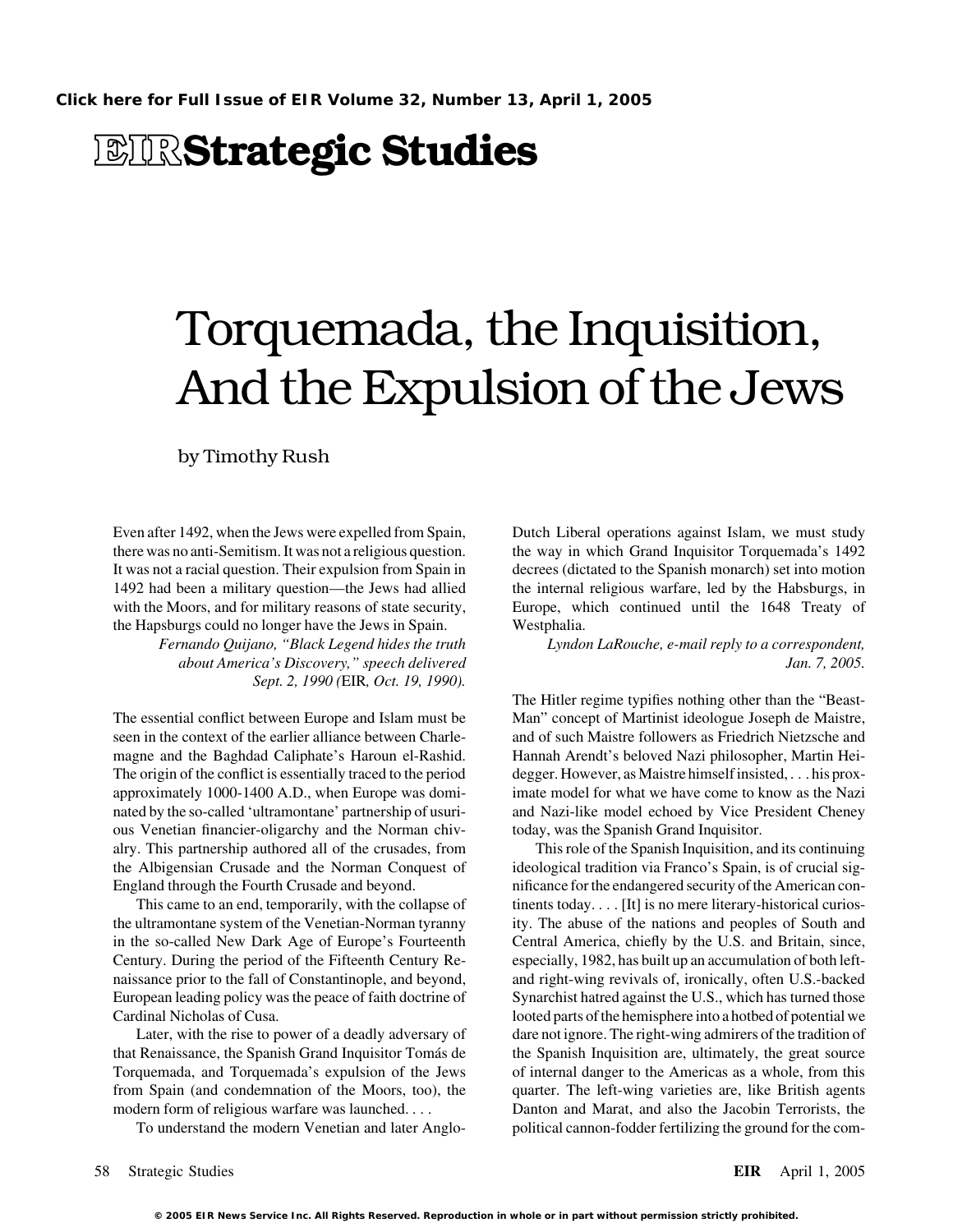

*This Synagogue of the Transition, built in Toledo in the mid-14th century, reflects the highly developed and wellestablished position of Judaism in the Spain of the Convivencia, the "livingtogether" of the three major Western religions.*

*Jeffrey Steinberg,* The Children of Satan, *2004,* on the other.

was freed from parole conditions ten years later, that investi-<br>sition. gations could assemble the true picture of Quijano's perfidy. But, more fundamentally, the notion that the Jews were

how the rise of Torquemada's Inquisition and the Expulsion still speaking a form of Castilian, called *Ladino,* 400 years of the Jews was neither historically inevitable (the Spanish later. Some of the purest living versions of medieval Spanish destiny idea—a *cosa de Espan˜a*) nor justifiable. Ironically, ballads (*romances*) have been collected in modern times in both defenders and detractors of the Inquisition, accept as a these Sephardic communities. A refugee Sephardic congregagiven that it is, centrally, a *Spanish* phenomenon; when, in tion in Canada in the 1980s, dedicated its synagogue as *Kehi*fact, it must be seen as simply one, particularly vivid, arena for the interplay of European-wide forces building the Renais-<br>
1. Spanish usage is adopted in this article as a general rule for names of sance and the nation-state commonwealth mission, on one people and places: hence, Fernando rather than Ferdinand.

ing of a reactionary Synarchist tyrant like Napoleon or side, and the "blood and soil," "clash of civilizations" oligar-Hitler." chic forces seeking to crush the Renaissance in religious war,

*pp. 113-4.* Quijano's one sentence justification of the expulsion of the Jews is a whopper by any stretch of the imagination. For one, the Hapsburgs did not cement their control over Spain Fernando Quijano made his astounding 1990 assertion while until the succession of Charles V of Austria as Charles the nominally a leading associate of Lyndon LaRouche, who at First of Spain in 1517. The Spain of Isabel and Fernando<sup>1</sup> was the time had been subject to a political show-trial and was a wholly different matter of many rich possible outcomes, incarcerated in Federal prison. It would not be until LaRouche ultimately frustrated by the currents which directed the Inqui-

He had become an agent of such neo-con controllers of Cen- some kind of Fifth Column, whose mortal threat to "state tral American death-squads as Iran-Contra associate Nestor security" could only be excised by mass expulsion, is a stag-Sanchez, and had embraced the tenet of the geopolitical poi- gering misrepresentation of the profound Iberian identity of son summarized in Samuel Huntington's *The Soldier and the* the Jewish community of Spain, an identity and contribution *State* (1957): "You don't know who you are unless you know akin to the role of Jews in Germany in the interval from the who you hate." Among Quijano's associates today in the cir-<br>time of Moses Mendelssohn to the rise of the Nazis. After cles of St. Catherine of Siena church and Christendom Col- their 1492 expulsion, the Jews of Spain became known as the lege in Northern Virginia, are ardent opponents of Pope John "Sephardim," from the Hebrew word for Spain, *Sepharad.* So Paul II, who eagerly desire the Pope's passing, to open a return deep was their cultural identification with Spain, despite the to a "Crusader Church Militant." shattering nature of the expulsion, a "second diaspora," that It is time to return to the real stage of history, to see just Sephardim communities from Morocco to the Balkans were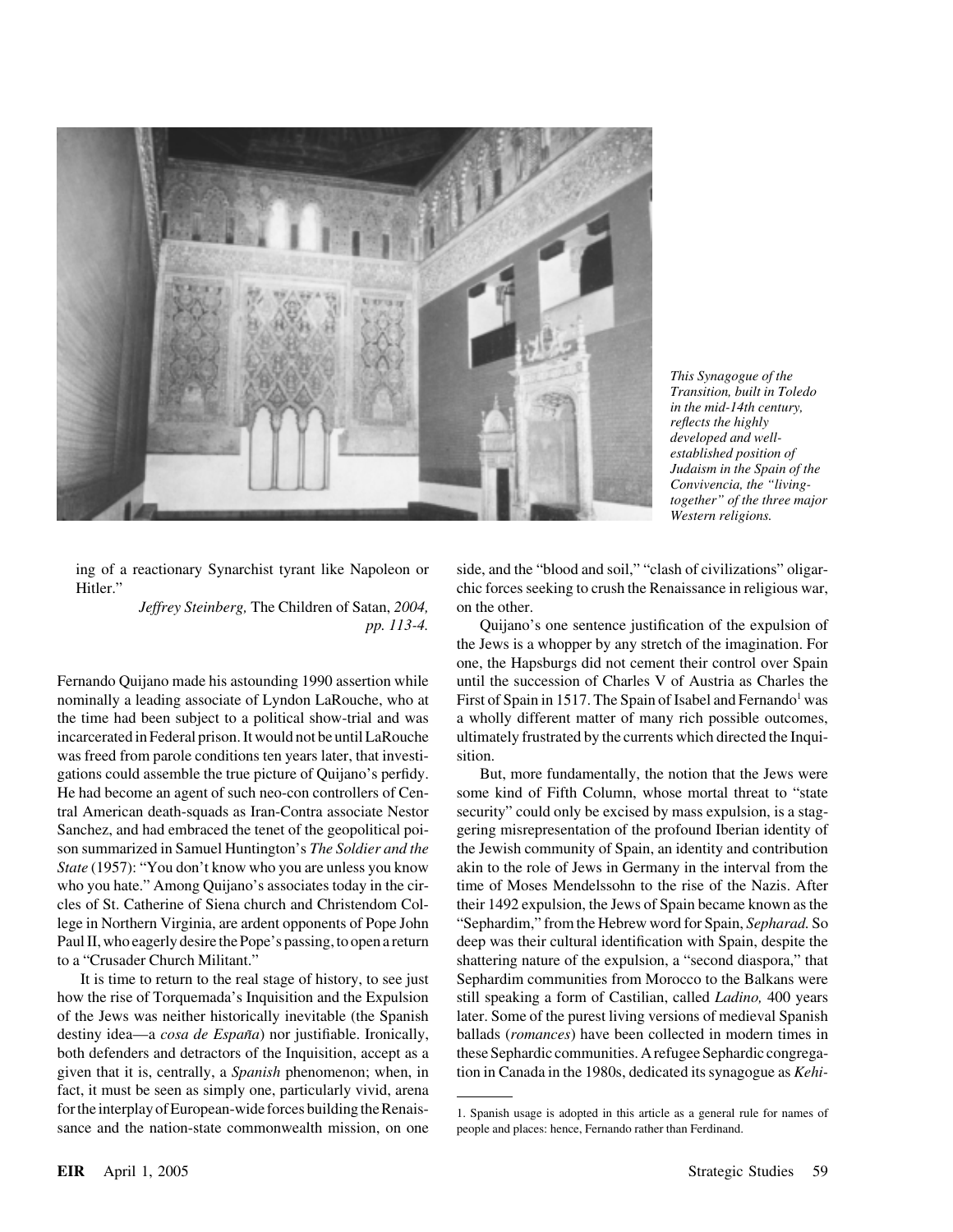

ally, "living together"), is magnificently told in such recent the two religions, Christianity or Judaism, was superior. He *World: How Muslims, Jews, and Christians created a Culture* goods. Either Ephraim will offend the King by defending *of Tolerance in Medieval Spain,* and Jane S. Gerber's *The* Judaism as superior; or he will admit the superiority of Chris-Andalusian poetic flowering, brought to southern France and the King, by relating the story of a jeweler who, upon leaving Italy by the troubadours, inspired much of the work of Dante on a trip, had given each of his two sons a precious ring. The Readings" below). An enormous reservoir of the learning of and beat him. The king exclaims that this certainly was unguage transmission modes. know which one possesses the better stone, then send a mes-

of fundamentalist Berber tribes, the Almoravids and Almo- this answer and dismisses Ephraim with honor and gifts. hads, overunning the Iberian Moslem kingdoms in the late Lessing's additions to the tale are crucial for an additional peninsula was the Iberian component of the contemporary versions, he adds Islam to the contest as to which is the supe-

"the Wise" (reigned, 1252-84), was only one manifestation of this revival, already presaged in the multilingual (Castilian, Hebrew, Latin, and Arabic) inscription on the tomb of his father, Fernando III, who had carried out the dramatic conquests of Seville and Córdoba. Historians variously ascribe to both Fernando and Alfonso the self-appellation of "king of the three religions"; it can aptly be claimed by both. Dom Diniz of Portugal (reigned 1279-1325) represented the same kind of figure in the Portuguese kingdom.

The echo of the quality of the Jewish contributions to "convivencia" Iberia, in similar contributions to Germany starting in the late 18th Century, is captured in Gotthold Ephraim Lessing's play*Nathan the Wise.* Not only does Lessing base the character of the Jew, Nathan, on

*lla Anshei Castilia,* (congregation of the people of Castile). the character of his cherished friend and collaborator Moses In the early 1990s, as geopolitical maneuverings lit confla- Mendelssohn (1729-1786), but the famous "Parable of the gration in the Balkans, 57 Sephardic Jews of Sarajevo suc- Rings" which is the pivot of the lessons of tolerance so fercessfully sought return, not to Israel, but to Spain. vently advanced by Lessing, is expanded from a story in Boc-The story of the Moslem-Jewish-Christian intermingling caccio's *Decameron*—which, in turn, was based on a story in the Iberian Peninsula from 711, when the invading first recorded in Spanish and Hebrew literature of Spain in Moslems overthrew the Visigothic kingdoms of Iberia, to about 1100! In the original, a King Pedro of Aragon summons 1492, a cultural florescence known as "Convivencia,"(liter- a wealthy Jew, one Ephraim Sanchus, and demands which of histories as María Rosa Menocal's *The Ornament of the* intends to trap the Jew and have a pretext to confiscate his *Jews of Spain: A History of the Sephardic Experience.* The tianity, in which case he will have to convert. Ephraim outwits and his successors, setting the cultural and political stage for two sons had that morning asked Ephraim to identify which the outpourings of the Italian Renaissance in the 15th Century ring was the most valuable, but when Ephraim told them that (See Muriel Mirak-Weissbach's work, cited in "Suggested they should await the return of the jeweler, they abused him the ancient Greeks, became known throughout Europe in the seemly behavior. "Let thine ear hear what thy mouth Middle Ages, only through the translation projects based in speaketh," rejoins Ephraim. "The brothers Esau and Jacob, Spain of the Convivencia, involving Arabic and Hebrew lan- they also, have each a precious jewel and, if thou wouldst Though this Convivencia suffered many ebbs and flows senger to the Great Jeweler above, for 'tis He alone who in its long course (one of its gravest setbacks was the invasion knows the difference." King Pedro recognizes the wisdom of

12th Century), its resiliency was astonishing. Quite contrary quality of the Convivencia model, which moves it beyond just to the conventional view that the Christian Reconquest of the a plea for religious tolerance. As in the Italian intermediate Crusades, and that it inevitably brought with it a surge of rior religion. And he adds a crucial quality to the ring, this intolerance, the Reconquest which had its most rapid period time given in copies to each of three sons of a loving father of advance in the first half of the 13th Century, initially re- who cannot decide which of his sons should be given the "true vived the spirit of the previous flowering of Convivencia in ring" and thus inherit the family domains. Lessing's ring has the Córdoba in the late 10th Century reign of Abd al-Rahman the special power to make its possessor beloved of man and III. The great translation school of Christian King Alfonso  $X$  God. When the three sons quarrel over which has the true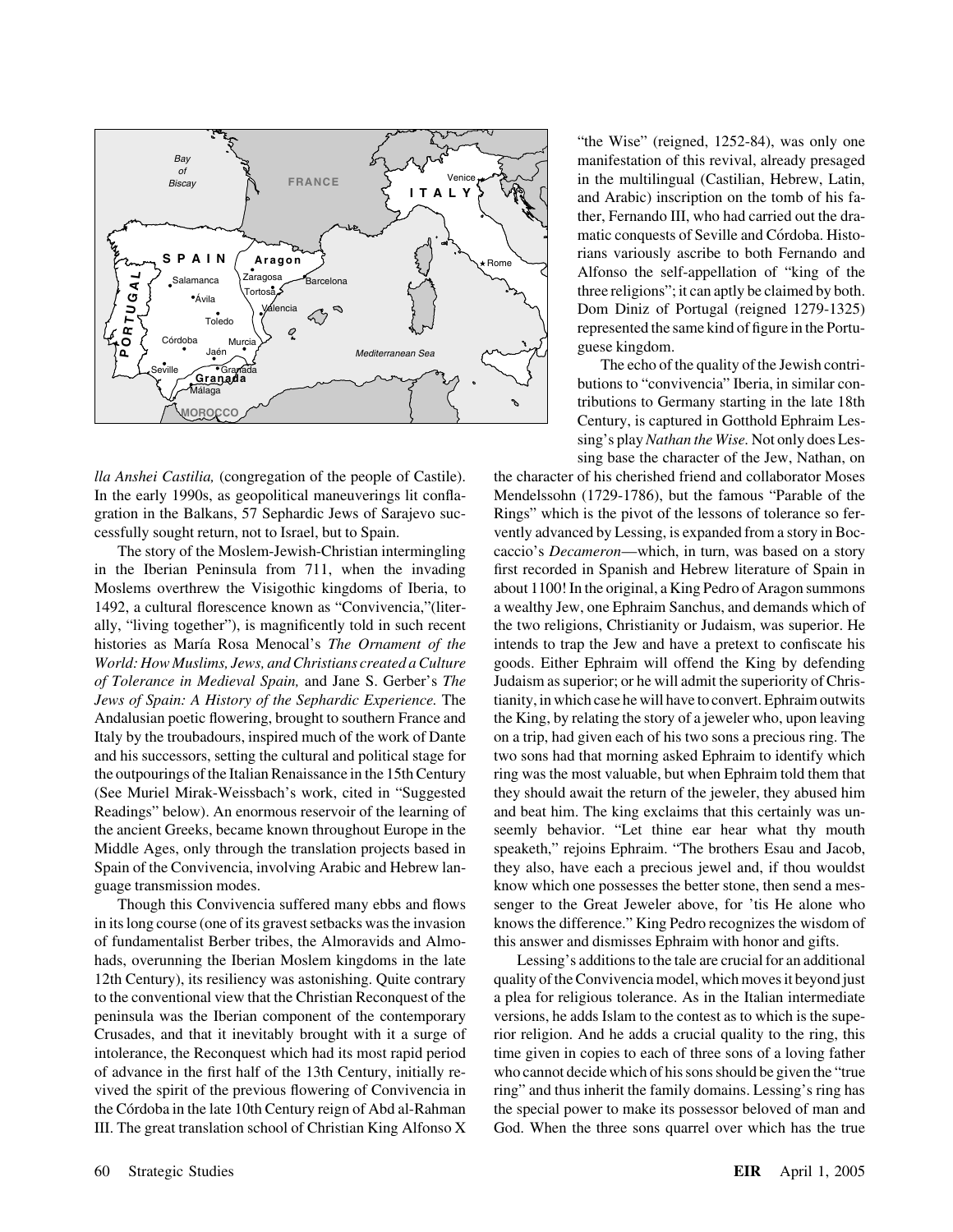

virtue of the ring he wears upon his finger! Let each son always ranging further applications of Roman Law precedents were

tion, and subsequently granting the wisdom of the lesson of an Inquisition as an institution. the parable. This original form of the Inquisition, although it lasted

The religious fanaticism and venal confiscatory motives behind the Crusades, as steered behind the scenes in the "ultramontane" interests of the Venetian-Norman alliance, fell like a thunderclap on Frederick II's court. Before the storm subsided, all direct descendents of Frederick had been hunted down and killed (see Dante's poignant recounting of this persecution in his *Divine Comedy*). In an earlier phase of the Crusades, Bernard de Clairvaux had made sure that the incipient Renaissance tendencies of Abelard were crushed, as Ber-*Alfonso X* "The nard mobilized feudal contingents for the voyage to the Holy Wise," King of Lands. In the Fourth Crusade of 1204, the Venetians skipped in the mid-13th the Holy Lands altogether and sent the Crusaders to s *century, presided* Constantinople, held by Eastern Orthodox Christian rulers.

*over a renaissance* Wherever the Crusader hordes passed in Europe on their *of learning which* way to Mediterranean destinations, they lost few opportuni of learning which<br>involved Judaism,<br>christianity, and<br>Islam. He was<br>dotting the routes. Thus was the renowned center of Jewish *known as the "king* learning in Mainz obliterated in 1096 by contingents of the *of the three* First Crusade. Later, Jews were entirely expelled from Eng-<br>religions. His land in 1290 by Edward III and intermittently expelled and *religions. His* land in 1290 by Edward III, and intermittently expelled and *father's tombstone* then allowed return in France, starting with Philip the Fair *in Hebrew and* in 1306.

*Arabic, as well as* At the height of the Crusades, in the late 12th Century, *Castilian and Latin.* the Ultramontane forces added a new element to their armamentarium: Inquisition. It was only a pale forerunner of what Torquemada would unleash in Spain three centuries later, but ring, and seek recourse in a judge to decide, the judge at first it carried the germs of the subsequent virulence within it. Pope declares that *none* of the three bitterly quarreling sons can Lucius III issued a decretal in 1184 which first established a have the true ring—none of them has the power to make procedure for ecclesiastical findings of heresy, with punishhimself beloved of the other two. The brothers naturally pro- ment assigned to lay (secular) power. A decretal of Pope test, at which point the judge extends his verdict: "Let each Innocent III, in 1199, for the first time placed heresy within son vie with his two brothers to bring to light the promised the Roman law provisions dealing with treason, and widenourish this great virtue to shine forth through gentleness, a ratified at the Fourth Lateran Council of 1215. With the foundloving spirit, deeds of kindness, and a most fervent piety and ing of the Franciscan mendicant order in 1209, and more devotion to his God! Then, in days to come, when the magic especially that of the Dominicans in 1220, the popes of the powers contained within these rings, worn by your children's time found precisely the kind of friars—imbued with better children, will brighten up the world, I'll call you once again training in the doctrinal matters relevant to ferreting out herebefore this seat of judgment, after a thousand thousand years tics than that of the regular clergy, and operating without have passed. On that day a wiser man will sit upon it and hand allegiances to specific localities—which could staff a special down his decision. And now, depart!" inquisitorial procedure. In the midst of the Crusade to snuff out the Albigensian (Cathar) heresy in southern France, Pope **The "Ultramontane" Dagger: The Crusades** Gregory IX issued a Letter to the prior of the Dominican **and the Dominican Inquisition** convent of Regensburg, authorizing a travelling group of The companion showcase of Convivencia to Spain in the Dominican inquisitors, with a clearly implied death penalty early 13th Century was the court of the Holy Roman Emperor, provision (the doctrine of "animadversio debita," the "debt Frederick II Hohenstauffen in Sicily, and his respectful rela- of hatred"). Burning at the stake was a punishment widely tions with the successors of the legendary Saladin, the late adopted by secular criminal procedures of the time. But it was 12th Century Sultan of the Islamic Eastern Mediterranean. It a revolution in Church procedure, since heresy previously is noteworthy that Boccaccio's version of the Ring Parable, was considered, in the tradition of St. Augustine, as a deviance as does Lessing's after him, inserts the name of Saladin as the at worst punishable by excommunication and confiscation of Moslem ruler summoning the Jew to the religious interroga- property. The next year, 1232, saw the definitive founding of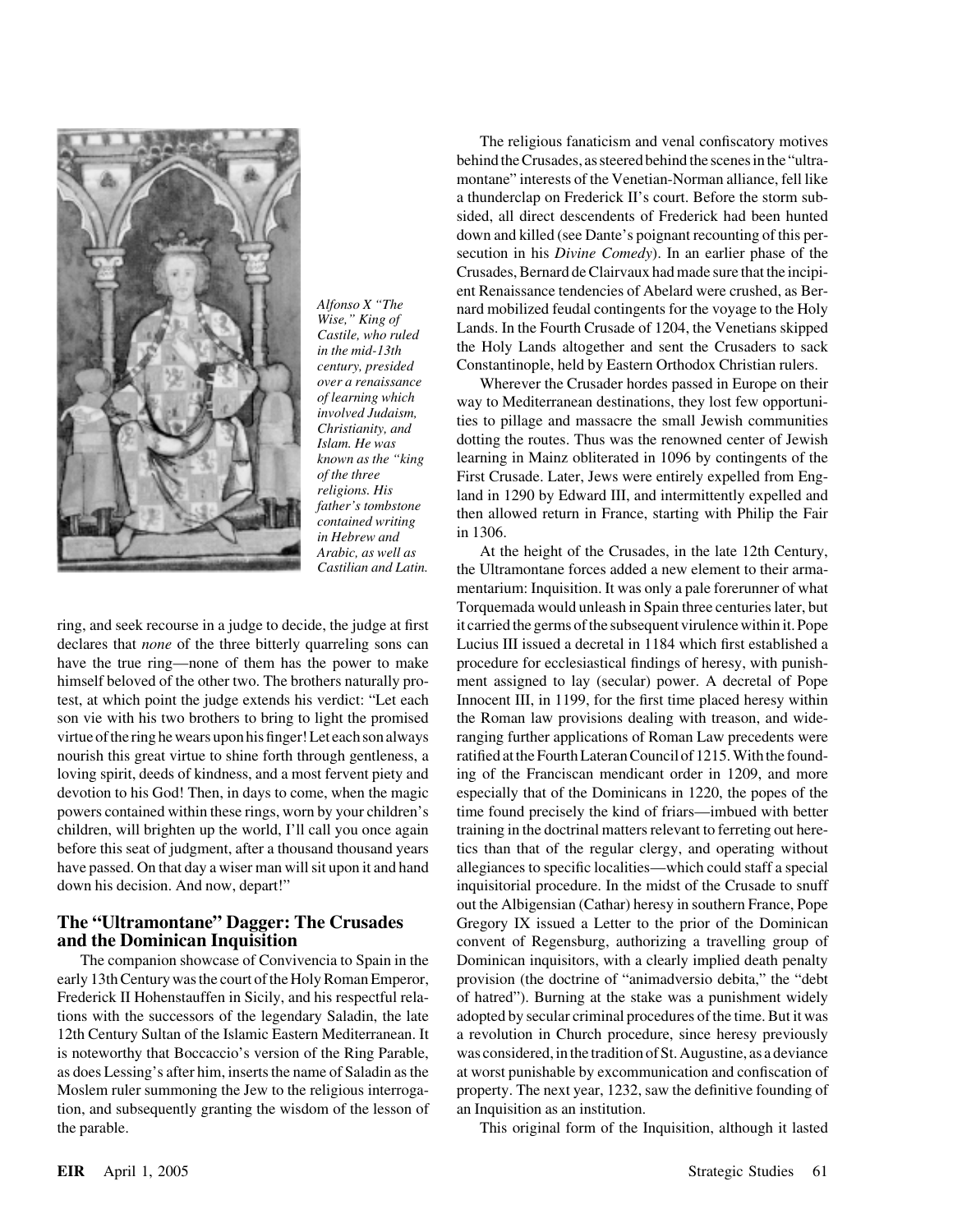for several centuries, was limited in both scope and territory. It was convened only sporadically, never had a permanent headquarters, always functioned in close coordination with resident bishops, and was concentrated in southern France, with a lesser offshoot into the Spanish kingdoms of Aragon and Catalonia (Barcelona), because of a spill-over effect of the Cathar heresy into that traditionally independent-minded area. It was never established in Castile, which, with approximately 5 million inhabitants, dwarfed the population of the kingdom of Aragon (comprising the jointly administered territories of Aragon, Catalonia, and Valencia) by a ratio of three to one. *Cardinal Nicholas*

cans (known popularly as the "Hounds of the Lord," based on *approach, as he* a pun in Latin) had a difficult task in fundamentally breaching *showed by*<br>the Convivencia traditions of Spain. One of the major stum. the Convivencia traditions of Spain. One of the major stum-<br>bling blocks was the sheer size of the Jewish community in<br>Spain. Comprising between a quarter and a half million Jews,<br>it constituted the overwhelming majority o it constituted the overwhelming majority of all Jewry in Europe at the time, and had been an active force on the Iberian *of Faith." of Faith.*" peninsula back to before the time of Christ. Another stumbling block was the jurisdiction of the Inquisition itself: It could only punish heresy, and thus, by definition could not be Crusader mentality of "Death to the Infidel." applied directly against Jews, who by never professing the Instead, Cusa wrote one of the crowning ecumenical Christian faith, could not stray from it. A third obstacle, was works of the age, *De Pace Fidei,* "On the Peace of Faith." the long Spanish medieval tradition whereby kings took on In this dialogue, situated in heaven, representatives of every as a special obligation the protection of Jews and other minori- possible faith and culture—Jew, Christian, Arab, Tatar, Inties as their personal vassals. A fourth, was the continuing dian, Chaldean, Persian, and many more—converse with the vigorous application of contrary principles within the Holy Spirit and fathers of the Church such as St. Paul. They Church itself. all converge on the concept that the search for wisdom may

preceding the Council of Constance in 1415, there were two, head himself. and even for a period, three, rival Popes. Cusa not only as- Such a work brought to a high-point, a long-standing cur-

mans. Venice may even have helped the Turks to breach Con-<br>that Cusa's library included one of the most extensive collecstantinople's walls, in revenge for the success of the Council tions of Llull's works then in existence.



*of Cusa, shown*

This last element was epitomized by the role of the great have many paths but there can only be one true Wisdom, Cardinal Nicholas of Cusa (1401-64) in the re-building of the through which divergent religious rites can lead a believer. Papacy after the shattering Great Schism. For half a century But those rites can never substitute for the ineffable God-

sisted in the re-establishment of the functioning and authority rent which argued that "water is stronger than fire"—that of a single Pope based in Rome, but was a towering figure in is, that uncoerced conversions, leading to baptism (hence, the Council of Florence (1438-41), which reunited the Eastern "water"), was more efficacious than the methods of the sword and Western Churches for the first time in over 400 years. and the Inquisition ("fire"). That current had had a staunch Cusa's contributions to the founding of modern science and brilliant advocate in the Catalan Ramón Llull (1232and statecraft cannot be summarized here (see Wertz, *Toward* 1315), who composed a dialogue in Arabic, in which the *a New Council of Florence*), but of special relevance is Cusa's three characters were a Jew, a Christian, and a Moslem. It is response to the Ottoman Turk capture of Constantinople in noteworthy that the first compiler of a manual of Inquisition 1453. The fall of Constantinople was no cause for sorrow in practice, Nicolau Eymerich, fulminated against Llull and Venice, which had strategic understandings with the Otto- tried to have his work banned, later in the 14th Century; and

of Florence thrust, which brought a surge of Platonic Christian Cusa's collaborators at the Council of Florence, included studies into the center of the burgeoning Italian Renaissance. the outstanding Spanish Cardinal Juan de Torquemada, To-But for the rest of Christendom, it was a disaster of enormous más de Torquemada's uncle. Juan de Torquemada had premagnitude. A Crusade had been preached by Pope Eugenius viously served as Pope Eugenius IV's official theologian at IV in 1444, and it was a natural reaction to return to the the Council of Basle. At the Council of Florence, Juan led the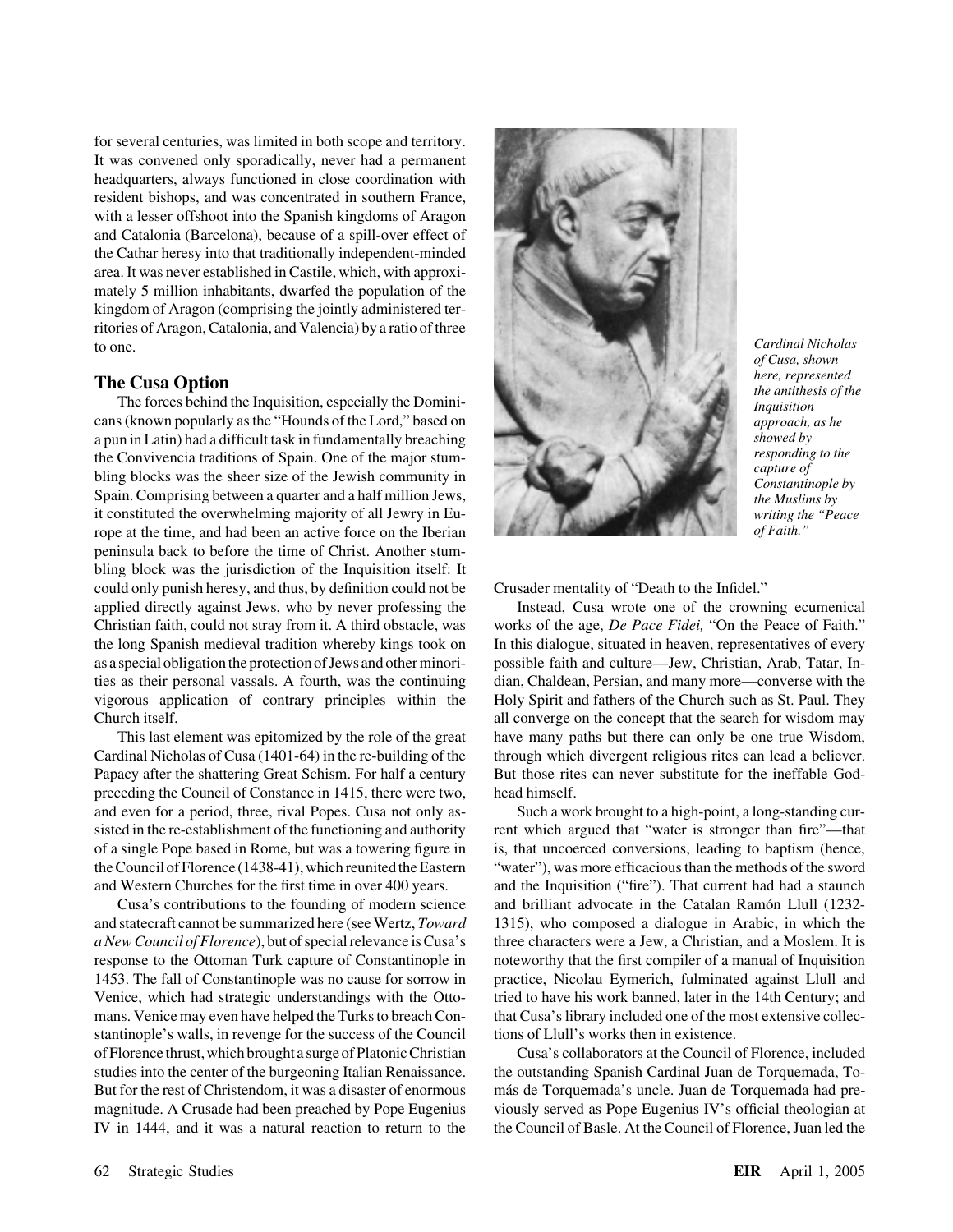theological debates with the representatives of the Eastern with Pedro, and for a time encouraged the growth of anti-Orthodox Chuch on such questions as the Eucharist and Pur- Jewish sentiment. gatory, which led to the final reunion agreement. During the However when, in the late 1370s, a Dominican archdea-Council, he was elevated to the cardinalate by Pope Eugenius con of Ecija, Ferrant Martínez, began incendiary anti-Jewish IV, who described him as the "defender of the faith." He preaching in Andalucía, the *aljama* (also known as *judería*, also distinguished himself, along with Nicholas of Cusa, in the Jewish district) of Seville, successfully petitioned Enrique criticizing the Pseudo-Isidorian Decretals, which include the for protection. The same protection was forthcoming from fraudulent Donation of Constantine used to justify ultramon- Enrique's successor, Juan I, in anti-Jewish upsurges sparked tane claims (i.e., that the Pope wielded ultimate political as by the Dominican Martínez, in 1382 and 1388. well as spiritual authority). But when Juan died, in October of 1390, his son, Enrique

Conversos (Jews converted to Christianity) when the Conver- weakened position of the crown, to push the Seville tinderbox sos came under attack for being fatally "tainted" with Jewish to complete explosion. Intersecting a period of economic disblood. He himself may have had a Conversa grandmother tress, Martínez unleashed a mob in June 1391, which ranor great-grandmother; but he was defending passionately a sacked the Jewish quarter, killing several hundred and leaving central tenet of the Church, that with baptism and acceptance the *judería* in ruins. The mob then moved on to non-Jewish of Christian faith, all Christians were on an equal footing, targets among the privileged classes. A wave of anti-Jewish irrespective of previous belief or ancestry. Another of Cusa's pogroms moved with startling speed though the rest of Andaclosest collaborators was the deacon of Lisbon, Fernão Mar- lucía and much of Castile, Valencia, Murcia, and even into tins, who directly transmitted the work of the Council of Flor- Catalonia, in the immediate summer months. In Valencia, an ence into Portugal, and who, on Cusa's death in 1464, served estimated 250 were murdered; in Barcelona, 400. as one of the three executors of Cusa's estate. Later, he was The kings and other authorities brought the wave of vioto convey the famous map of Cusa collaborator Toscanelli, lence under control, less quickly in Castile, more quickly in to Columbus (see below). the other realms. A Jewish chronicler reported that in Aragon,

"unity of faith" mission subsequently attributed to it by most nobles, defended us, and many of our brethren took refuge in historians, there was indeed a historical option of great weight castles, where they provided us with food." But the damage and tradition, that might have led to a different outcome in was done. In many cases, those not murdered were compelled the momentous year of 1492. to convert; in districts less directly threatened, many con-

Jewish provisions in the *Fueros* (codes of feudal rights and word meaning "swine."

vector. The impact of the Black Death was not quite as severe and Valencia, and Simon Duran of Majorca, fled Spain comin Spain as in other parts of Europe, but had a devastating pletely. As the intensity of yeshiva (rabbinical study centers) effect nevertheless. It proved fertile ground for a popular up- life declined, there was a rise of Cabbalistic mysticism. The swell, nurtured by the Dominicans, which blamed the Jews decline in the numbers, wealth, and vitality of the Jewish for the calamity. Then in the 1360s, the Iberian peninsula community would be continuous for almost a hundred years, became entangled in the next phase of the Little Dark Age though there was a spark of renewal in the decade just before breakdown, which became known as the Hundred Years' the expulsion. War. Civil war raged in Castile as Enrique of Trastámara challenged the reign of King Pedro (dubbed "The Cruel" in **The Conversos** later official histories). The triumphant Enrique held it against The next wave of conversions came hard on the heels of Pedro that many of the leading Jewish families had aligned the first. Fray Vicente Ferrer, a Dominican whose fervent

A decade after the Council, Juan wrote a defense of the III, was only 11 years old. Ferrant Martínez exploited the

Thus, far from Spain being "fated" to succumb to the "Many of the governors of the cities, and the ministers and verted anyway, to remove themselves from the line of fire. **Breaking Spain** Although there had been a trickle of conversions before (most Even though St. Dominic came from northern Spain, the notably that of Salomon ha-Levy of Burgos, a rabbi who Dominican order made little progress in the direction of sti- converted to become a notable church prelate with the name fling the Convivencia during the 13th Century. Dominican of Pablo de Santa María, a short while before the pogroms), Ramón de Peñafort did succeed in inserting certain anti-Jew- 1391 marked the advent of a large and growing number of ish provisions in the *Siete Partidas* compendium of law as- *Conversos,*Jews converted to Christianity. They also became sembled under King Alfonso X, but these were advisory only known as New Christians; and more pejoratively "Marranos," and never took hold. Similarly treated were Ramón's anti- a term of obscure origin but later claimed to come from a

privileges) of Aragon. The community which remained Jewish, lost not only The next two centuries were to see the wall breached, and many of its members to the wave of conversion, but also much then crumble. of its leadership and quality of rabbinical scholarship. Two The mid-1300s were decisive in the change of historical of the most prominent rabbis, Isaac b. Sheshet of Zaragoza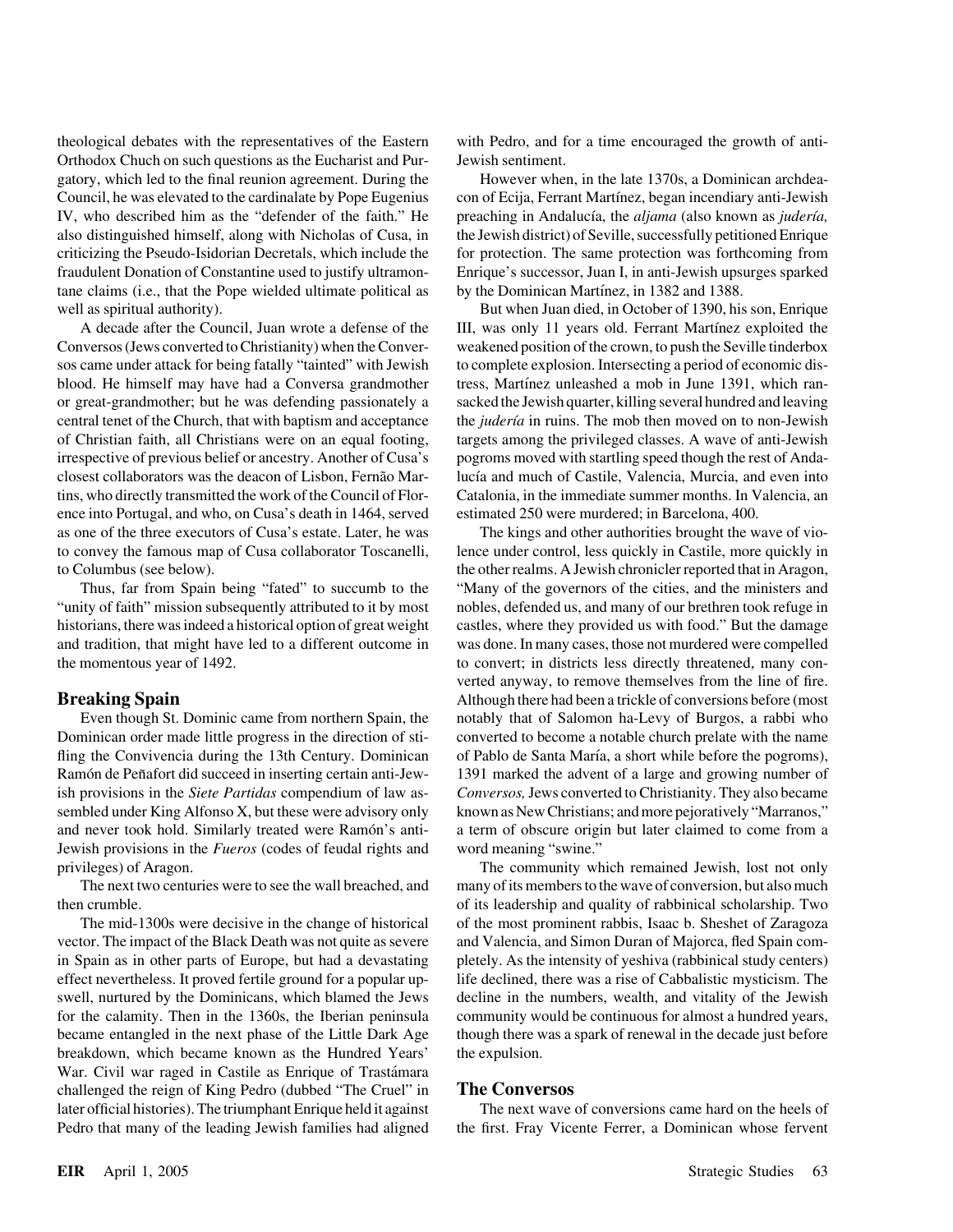preaching achieved even greater renown than that of why did not many of the unwilling later find opportunity to Martínez, sparked a new, although less severe wave of anti-<br>re-settle, or otherwise return to Judaism, once the initial Jewish violence in the Murcia-Valencia area around 1410. spasms of persecution abated—as the persecutions did? The subsequent surge in converts ultimately surpassed even The answer which many recent scholars have derived, those of 1391, and extended to Castile and Aragon. In this including Jewish ones, is that most of the converts were not climate, the converso Pablo de Santa Mar´ıa, now Chancellor *anusim,* but *meshumadim*—that is, voluntary converts. True, of Castile, was able to promulgate the *Ordenamiento de Don˜a* the 1391 pogroms and continuing hostile climate fostered *Catalina,* which decreed that Jews and Moslems had to wear by Vicente Ferrer's preaching, constituted more than a little special identifying badges, could only dress in coarse clothing "push." But the tremendous numbers who "never looked in public, and could not occupy higher trades and offices, back" can only be understood in relation to the long and distinincluding medicine. The ordinance was unenforceable and guished role Jews had played in the Convivencia environgenerally disregarded, but furthered the anti-Jewish climate. ment. They had been involved in matters of culture and eco-Then in 1414, the schismatic Pope Benedict XIII arrived to nomic entrepreneurship for centuries, way beyond those personally preside over the famed Disputation of Tortosa. enjoyed by other Jewish groups in Europe. This higher Leading rabbis were forced to defend Jewish belief in the involvement, had loosened the insularity which could feed a face of a phalanx of Old and New Christian interrogators. martyr's response. And in passing over to becoming Chris-Although most accounts indicate the rabbis held their own, tians, many gained renewed access to cultural, economic, and

face martyrdom or find a way to emigrate? The smaller Jewish heritage. populations of other parts of Europe in the preceding centuries The first half of the 1400s, when this wave of conversions had often accepted the fate of death rather than conversion. began to work its way into second and third generations of Further, if we accept the obvious point that many of the first extraordinary achievement, was also the period when the conversions were forced (*anusim,* in the Hebrew term for breakthroughs centered in the Italian Renaissance were unwilling converts, and there was an acknowledged body of spreading rapidly into the Iberian Peninsula. The Conversos rabbinic sanction for this, including from Maimonides), then were among the groups most alive to this new influence.

the hostile environment led to a further increase in conversion. government functionary activities that were gradually closing Why did such a large number of Jews convert, rather than down to them as Jews, but which they saw as part of their

The following is an excerpt from the current on-line entry extended his jurisdiction over Aragon. of the *Catholic Encyclopedia* on Toma´s de Torquemada, ". . .The Marranos found a powerful means of evading a view contrary to the tenets of Pope John Paul II, but a the tribunals in the Jews of Spain, whose riches had made demonstration of how active certain unreconstructed apol- them very influential and over whom the Inquisition had ogists for a renewed medievalism in the Church are today. no jurisdiction. On this account Torquemada urged the

1420; died at Ávila, 16 September, 1498. . . . The Infanta ans or to leave Spain. . . . Chiefly through his instrumental-Isabella chose him as her confessor while at Segovia, and ity the Jews were expelled from Spain in 1492. became one of her most trusted and influential councilors, Torquemada. . . . Whether Torquemada's ways of ferretto remain a simple friar. that has to be decided not only by comparison with the

was in great danger from the numerous Marranos and Mor-<br>chiefly, by an inquiry into their necessity for the preservaiscos, who, for material considerations, became sham con- tion of Christian Spain. The contemporary Spanish chroniverts from Judaism and Mohammedanism to Christianity. cler, Sebastian de Olmedo . . . calls Torquemada 'the ham-The Marranos committed serious outrages against Chris- mer of heretics, the light of Spain, the saviour of his tianity and endeavoured to judaize the whole of Spain. The country, the honour of his order.' " Inquisition, which the Catholic sovereigns had been *by Timothy Rush*

The Catholic Encyclopedia empowered to establish by Sixtus IV in 1478, had, despite<br>unjustifiable cruelties, failed of its purpose, chiefly for On Tomás De Torquemada want of centralization. In 1483 the pope appointed Torque- $_{\text{mada}, \text{who had been an assistant inquist for since 11 Febru-}}$ ary 1482, Grand Inquisitor of Castile, and on 17 October

"First Grand Inquisitor of Spain, born at Valladolid in sovereigns to compel all the Jews either to become Christi-

when she succeeded to the throne of Castile in 1474 he "Much has been written of the inhuman cruelty of but refused all high ecclesiastical preferments, choosing ing out and punishing heretics were justifiable is a matter "At that time the purity of the Catholic Faith in Spain penal standard of the fifteenth century, but also, and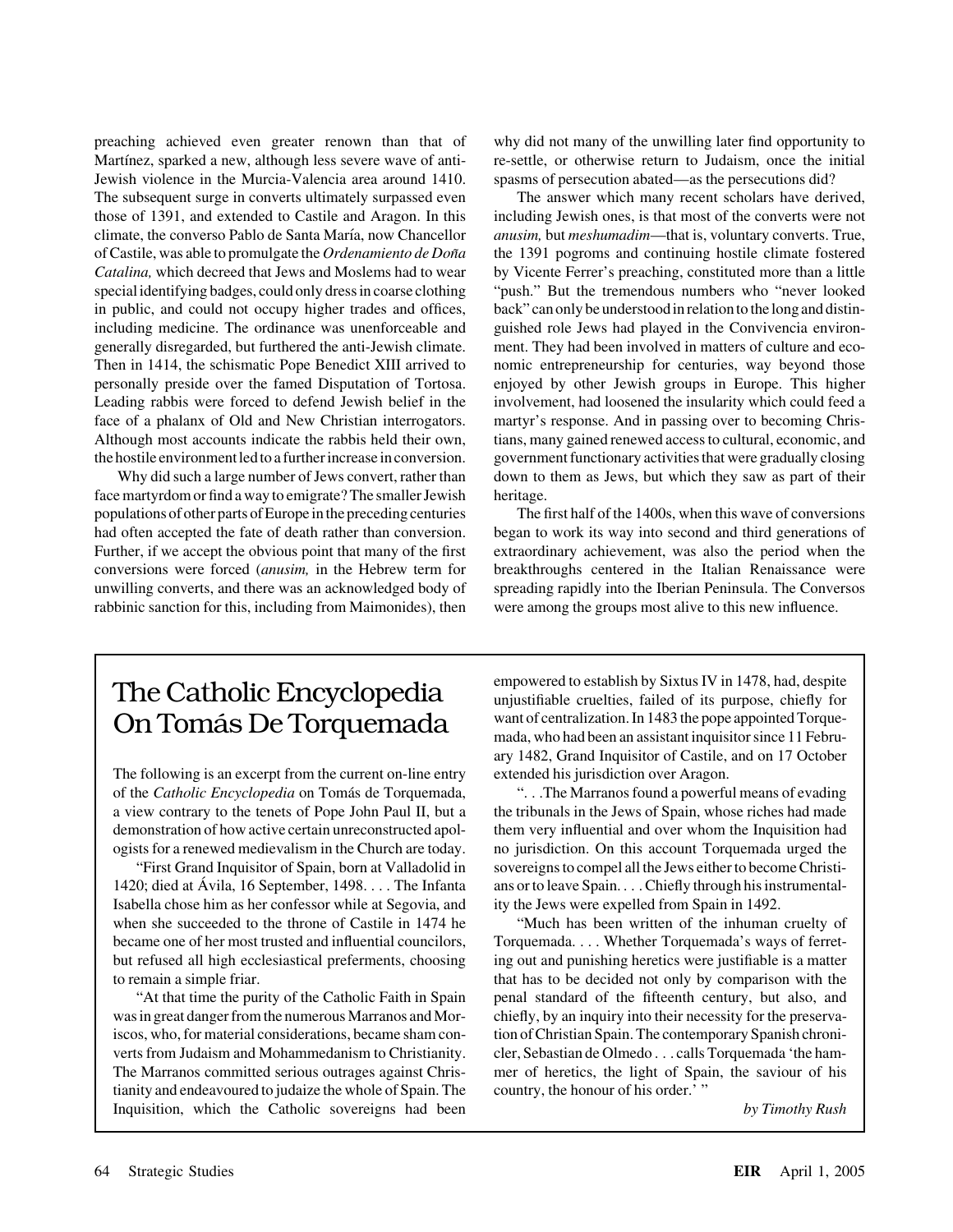gentsia, the Church, and medicine. Exemplary of those who greatest of the Renaissance Popes, Pope Nicholas V. Returnverso Santangel, de la Caballería, Santa Fe, and Sánchez fami- the principal accounts of the reign of Fernando and Isabel. bus's voyage. The historian Henry Kamen observes that in at Salamanca and Rome, he made a famous first Spanish trans-Sánchez, Sancho de Paternoy, Felipe Climent, and Alfonso 1468-1529). And Converso, too, was Fernando de Rojas, augon himself had Converso ancestors serveral generations European cultural development. back, and there are those who argue an even more distant Converso element in Isabel's background. **'Limpieza de Sangre'**

tion to the above-mentioned Pablo de Santa Mar´ıa, who be- Jews now had to face an unexpected result: The Conversos, came bishop of Cartagena and then Burgos before advancing forced into existence by the initial persecution, had assumed to papal legate, included his eldest son Gonzalo, who became a greater role in the life of the country than any unmolested bishop successively of Astorga, Plasencia, and Siguenza; his Jewish community would ever have done. The tradition of second son, the famed Alonso de Cartagena, who followed his Convivencia was certainly not broken. Even though most of father as bishop of Burgos; the previously mentioned Cardinal the Conversos had become sincere Christians, their ancestry Juan de Torquemada; Juan Arias, bishop of Segovia and son and their prominent role in fostering the spread in Spain of of Diego Arias Da´vila; and Hernando de Talavera, in succes- the influence of the Italian Renaissance movement constituted sion Isabel's confessor, bishop of Seville, and archbishop of a stumbling block to those who wished to repudiate the inter-Granada. Alonso de Cartagena headed the Spanish delegation mingling elements which one can rightly call "the true Spain." to the Council of Basel (1434-39), where he gave an address Some of the most retrograde "Old Christian" elements,

a mainstay of the households of the nobles and of the court. on *racial* grounds, that all descendents of Jews were inher-

verso predominance as the field of literature and the transla- those episodes are telling. The most important was in Toledo, tion of classical works. Very few of the notable scribes and the historic center of Convivencia and the leading city of history chroniclers, poets, novelists, and playwrights of the Castile, in 1449. A group of nobles, seeking to unseat the next two centuries were not of some Converso background. weak king Juan II, chose to attack his chief minister Alvaro From the very first large-scale generation of Conversos, de Luna, who correctly was perceived in the popular mind as emerged yet another of the Pablo de Santa María family, his the true power in the kingdom. Luna was of Converso descent; brother Alvar García de Santa María (ca. 1380-1460). De- his supporters included a notable number of Jews and Converclared a noble by King Juan II (Isabel's father) in the early sos. Alvaro de Luna needed money for the continuing con-1400s, he rose to be secretary of the royal council, and official flicts with the remaining Moslem kingdom of Granada; he chronicler of the reign. Three secretaries of Isabel—Fernando asked a Converso to collect the war tax. The insurgents who Alvarez, Alfonso de Ávila, and Hernando del Pulgar—were rose up and took the city, led by chief city magistrate Pero of Converso background, as were the official chroniclers Sarmiento, seized on these circumstances to make the first Diego de Valera and Alonso de Palencia. The career of Alonso official proclamation of a Limpieza de Sangre statute, the

Conversos or their descendents reached special promi- de Palencia (1423-92) is particularly instructive. He was in nence in four particular areas: civil administration, the intelli- Rome serving the Vatican during the pontificate of one of the rose to the highest ranks of civil administration in Castile was ing to Spain in 1453, he rose to become Latin secretary and Diego Arias Dávila, the finance minister of King Enrique IV, chronicler of the reign of Enrique IV (a monarch whom he Isabel's half-brother and predecessor. In Aragon, the Con- detested), and then, with much greater will, he wrote one of

lies were major powers. Luis de Santangel, treasurer to The greatest Spanish poet of the first half of the 14th Fernando the Catholic, was a principal financier of Colum- Century, Juan de Mena (1411-56), was a Converso. Educated Aragon, "at the very moment that the Inquisition began to lation of the *Iliad.* Among the greatest poets and composers function, five conversos—Luis de Santangel, Gabriel at the end of the century was Converso Juan del Encina (ca. de la Caballería—held the five most important posts in the thor of *La Celestina*, hailed as the masterpiece of 15th Century kingdom." There is evidence indicating that Fernando of Ara- Spanish literature and the first true modern play in broader

The notable churchmen of converso background, in addi- The forces which had spurred the initial persecutions of

on behalf of "the Spanish nation" that has remained renowned especially ones who wanted to challenge centralized regal to this day as an impassioned declaration of emerging Span- power and regain prerogatives for recalcitrant landed nobility ish nationhood. **and urban elites, solved this problem by imputing to Conver-**In the field of medicine, both Jew and Converso remained sos, not failures of faith, but corruption of blood. It was argued It was a Jewish surgeon who, in 1469, successfully removed ently tainted, corrupted, evil-minded, sinister. All such must two cataracts from the eyes of King Enrique IV, restoring the be excluded from holding any office in public life or the king's eyesight. Among the notable Converso physicians was church; only those who could prove *limpieza de sangre,* "pu-Francisco López Villalobos, court physician to both Fernando rity of blood," could be eligible for such positions of authority.

of Aragon and Charles V. This doctrine only exploded with force in a handful of No area, however, so reflected an overwhelming Con- locations in the five decades leading into the Inquisition, but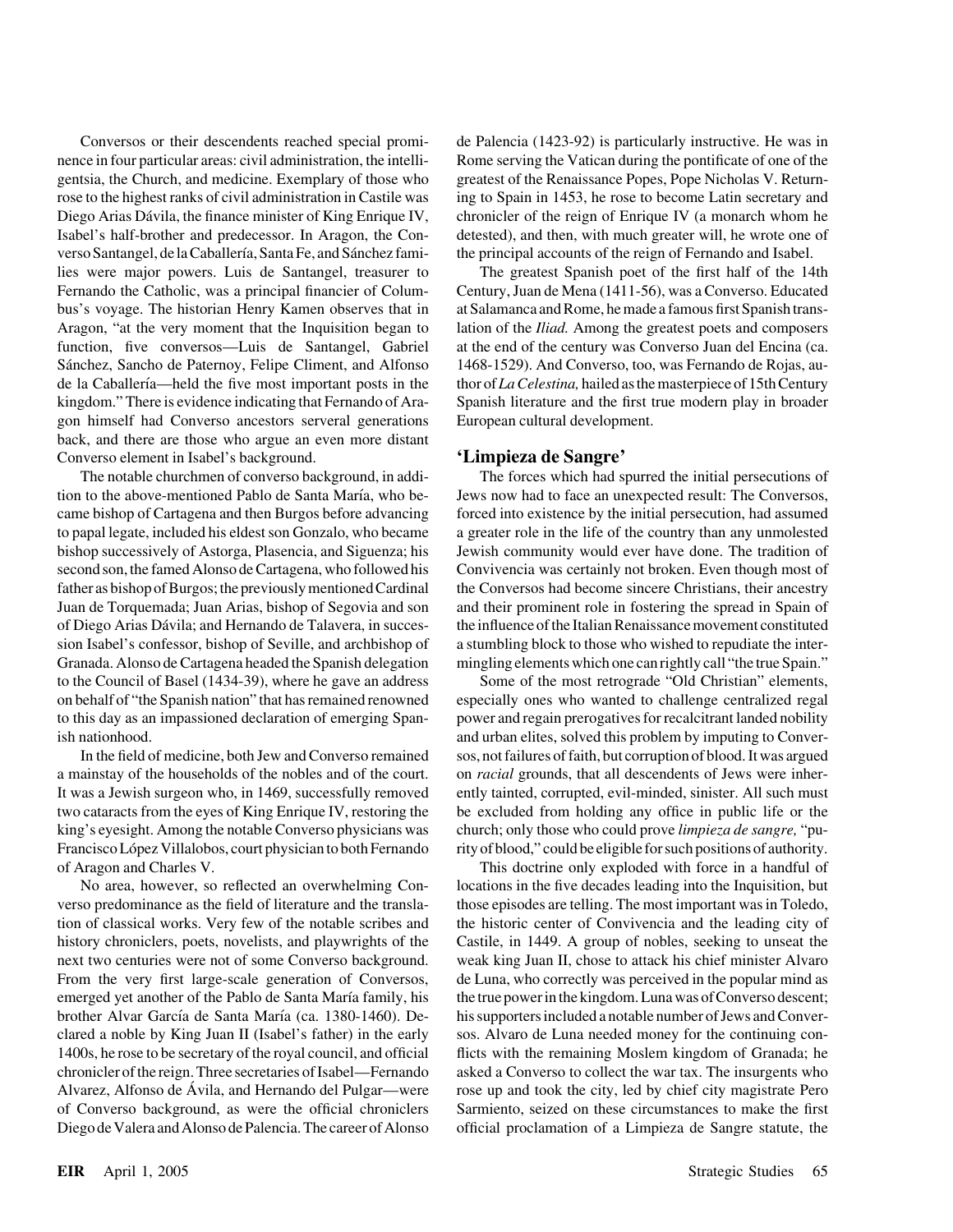descent into the Inquisition's fanaticism, the promulgation of Toledo again, in 1467, and Córdoba and Jaén in 1473), imbedthe Sentencia-Estatuto created a shock of enormous magni- ded in periods of virtual civil war. Although leading Church tude, reaching all the way back to the Vatican. In late Septem- prelates had vigorously defended the Conversos from the raber 1449, Pope Nicholas V issued one bull denouncing any cialist attacks, these same prelates—including some of the exclusion of Christians from office based on blood origins, foremost Converso bishops—issued strong ecclesiastical and a second bull the same day, excommunicating Sarmiento condemnations of Judaism. (The fact that some Conversos and his colleagues. Hard on the heels of the Pope's vigorous were among these bishops, has been wildly misused by some action, came a series of remarkable rebuttals of the *Sentencia* to propagate the astounding charge that "the Conversos themfrom some of the leading Spanish Christian authorities of the selves" instigated the Inquisition!) Although these in themday. These included Cardinal Juan de Torquemada, then with selves did not call for or foster physical threats to Jews, they the Pope in Rome. But the most thorough of the rebuttals provided a certain climate for the virulent propaganda of a which comes down to us today, is from Old Christian Domini-<br>maked racialist nature, which was circulated widely by disconcan master and bishop of Segovia, Ávila, and Cuenca, and tented Old Christian elements. Most significant of these was formerly confessor and Chief Chancellor of King Juan II, the *Fortalitium fidei contra Judaeos* of the notorious Alonso Lope de Barrientos (1395-1465). As one excellent recent de Espina, Observantine Franciscan friar and confessor to study reports, Lope "raises the obvious objection that this Enrique IV of Castile. The crudeness of his themes and lanpersecution discourages others from converting and leads to guage rivals that of the Nazis of 450 years later. In the words 'blasphemy' among those already converted, who say that it of one eminent historian, he "raked together, from the chroniwould have been better not to become Christians. . . . From a cles of all Europe, the stories of Jews slaying Christian chilmoral-historical viewpoint, Barriento argues (as does [Juan dren in their unholy rites, of their poisoning wells and founde] Torquemada) that the prophets and apostles were all Jews, tains, of their starting conflagrations, and of all the other and logically the later would have been persecuted as conver- horrors" conceivable. Adds another historian: for Alonso, the sos" under the spirit of the Estatuto. Jews were "traitors, homosexuals, blasphemers, child mur-

country and Bohemia, but no one could argue that all Basques rers." And all Conversos, were secretly Jews. and Bohemians should be stigmatized. And Lope noted that since large numbers of Jews had converted to Christianity in **Enter the Inquisition** Visigothic Spain (the 7th Century), could any Christian of For fully the first three-quarters of the 15th Century, Spain now argue he was not a descendant of those early con- Spain's dominant kingdoms of Castile and Aragon had conversos? Lope appended a special memorandum prepared by sistently weak kings and periods of outright civil war. Isabel an assistant, with a devastating list of all the "best families" of of Castile (1451-1504) and her husband Fernando of Aragon, Castile which had Converso blood in the family background. (1452-1516), faced periods of virtual house arrest as children,

the sorry and tangled record of the eventual follow-through. tumultuous conditions in both kingdoms, and were only able For the events in Toledo were not just a jockeying for position, to consolidate their reign in the 1474-78 interval, facing down but part of a pattern of full-blown civil war and breakdown. both civil war and invasion from Portugal. They nevertheless Full-scale battles were fought in the city, with great destruc-<br>
established the basis for Spain to follow the direction of Louis tion visited especially on Converso residential areas. The king XI's France and Henry VII's England, in that greatest of the was not in a position to regain his control by military means Renaissance's achievements in statecraft, the development of alone, and in ensuing negotiations, petitioned the Pope to lift a nation-state in which the welfare of the people, not the the Pope's excommunication of Sarmiento's group, and in privileges of the titled and powerful, was the justification for 1451, even gave the Estatuto sanction as local Toledo law. the state. The complexities of the situation went further. Alvaro de This is not the place to review in any detail the enormous Luna, to free himself of the charges that he favored Jews accomplishments of Isabel and Fernando. In summary, howand Conversos, got the crown to petition the Pope for an ever, they painstakingly created a new public administration Inquisition to ferret out backsliders among the Conversos; and freed much of economic activity from holdover feudal and Pope Nicholas V granted the request! The initiative died, taxes and prerogatives. They reshaped the *Santa Hermandad* however, with Alvaro de Luna's own death in 1453, arrested ("Holy Brotherhood") as a quasi-military constabulary force and executed by Juan II himself in an attempt to defuse the that suppressed rampant brigandage and other crime that had growing revolts in the kingdom. made all roads and many towns unsafe in the realm. They

Spanish Inquisition in 1480, this was the pattern: general tran- of the prelates, and consistently improved the quality of indi-

famous *Sentencia-Estatuto.* quility for Jews and Conversos, but with at least two further Quite contrary to the "inevitability" school of Spain's flare-ups of dramatic anti-Converso rioting (Ciudad Real and Lope noted that there were notorious heretics in Basque derers, assassins (in the guise of doctors), poisoners, and usu-

But as notable as was the vigor of the initial reaction, was married without sanction of their families in 1469 amidst

For the 30 years preparatory to the full founding of the attacked the lax morals and poor theological training of many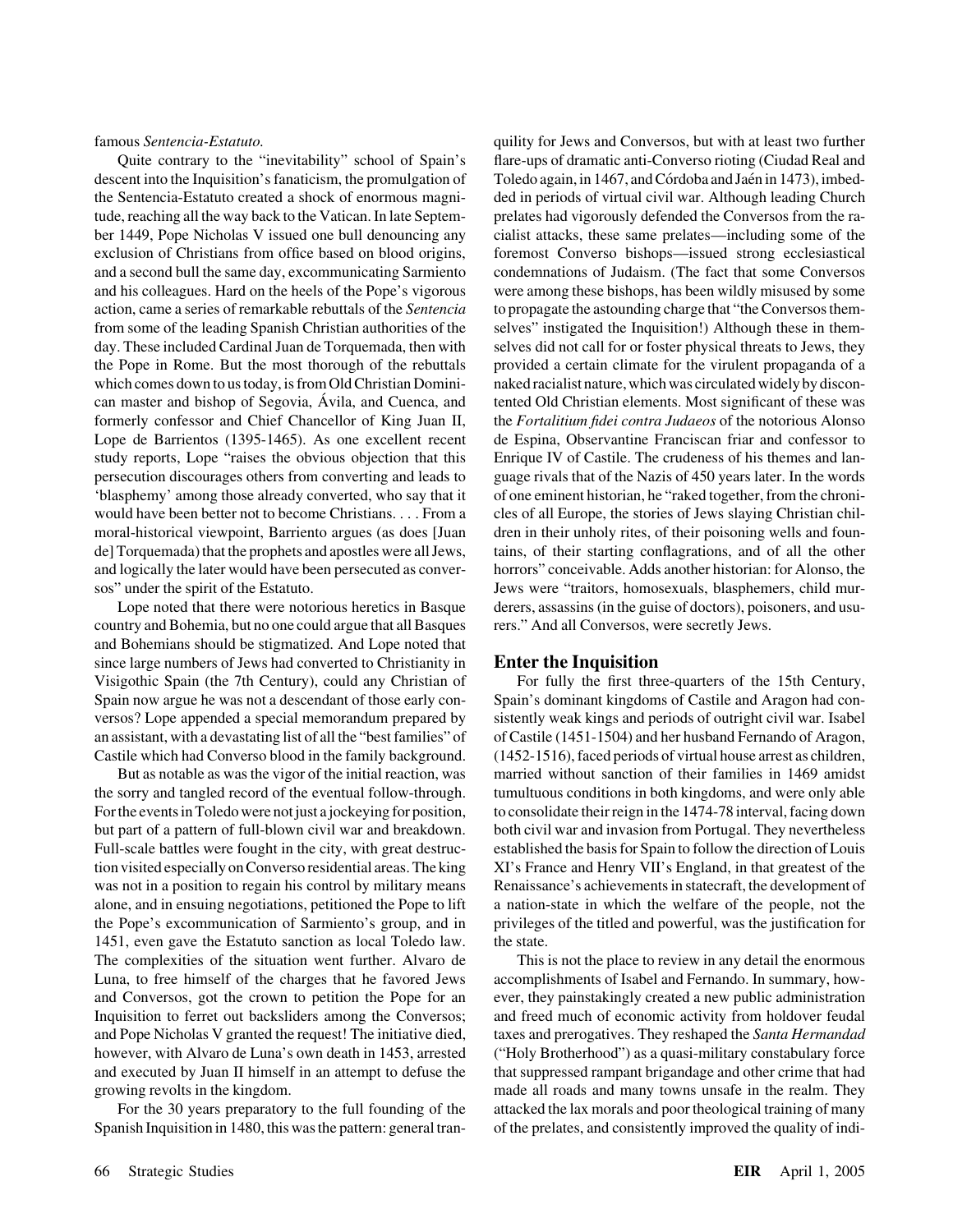

*virtually intact for 330 years.*  $\blacksquare$ 

mariner trained in Portugal by circles collaborating with the preaching and catechizing effort was launched.

To get at at least an approximate answer, it is necessary to review the nature of the Inquisition itself and the role of its first Inquisitor-General, Tomás de Torquemada. Whatever mixture of religious fervor and "converging motives" Isabel and Fernando may have had, they had other proven inclinations which would have kept the balance even, except for the virulence of the "Beastman" factor which intervened.

From 1477 to late 1478, Isabel and Fernando established their court in Seville, as they mopped up the last resistance to their rule in the districts of local nobles. The Converso population of Seville was relatively small—roughly 2,500, of an estimated 250,000 in the Iberian kingdoms as a whole. But yet another Dominican firebrand, one Alonso de Ojeda, was then whipping up a furor over supposedly lax New Christians who were allegedly "Judaizing" the kingdom. It was, of course, the city in which Ferrant Martínez had first unleashed mobs against the Jewish quarter in 1391, and Andalucía as a whole was the part of Spain in which tensions involving Old and New Christian, Jew, and Moslem, were the most raw. Ojeda attempted to overwhelm the Monarchs with an array of evidence of supposed apostasizing by the Conversos, to Torquemada became the Grand Inquisitor for the areas of Spain<br>controlled by Fernando and Isabella in 1483, and stayed in office Isabel to request of Pope Sixtus IV, the papal permission for *until his death in 1498. The institution he established lasted* setting up an Inquisition in Castile, which had never known

However, it was obvious to less fanatical Christian authorities—including the powerful archbishop of Seville and intividuals raised to high office in civil and ecclesiastical admin- mate of the Monarchs, Pero Gonzalez de Mendoza—that istration. They started the circulation of a new currency valid whatever evidence of laxness among Conversos could be adfor each of the respective kingdoms, where 156 different coin- duced, there was laxness in belief among all Christians, New ages had previously held sway, and began the process of uni- and Old, and the New could not be condemned without an fying the two kingdoms into one state, a unification which effort to remedy the Church's own dereliction in inculcating would only reach completion in 1517. And they backed the more rigorous doctrine. So for the period of 1478 to early explorations of Christopher Columbus, the extraordinary 1480, the Pope's bull was not published, and an intense

key figures of the Council of Florence, and equipped with But by early 1480, the proponents of the Inquisition cona map from Nicholas of Cusa's friend, the great Florentine vinced Isabel and Fernando that more severe methods were astronomer and mathematician, Paolo dal Pozzo Toscanelli. required. Fernando, in a letter of a few years later, wrote that Not least in the catalogue of accomplishments, particu- "We could do no less, because we were told so many things larly in Isabel's case, was a keen sense of justice and personal about Andalucía." The first Inquisitors were appointed, both courage in dispensing such justice in the face of hostile upris- Dominicans, and tribunals began in Seville in early 1481. The ings and danger to her person. And as noted above, she and first *auto de fe* (a public procession, a sermon, reading of Fernando kept a roster of exceptionally able Jews and Conver- charges and verdicts, and executions of the sentences) took sos in high government and church service. place Feb. 6. Six "relapsed" Conversos were burned, after a With justice, her chronicler Fernando del Pulgar (a Con- fiery sermon preached by Ojeda. During a summer lull resultverso) could write: "It was certainly a thing most marvelous, ing from an outbreak of the plague—which took the life of that what many men and great lords did not manage to do in Ojeda himself— the Inquisition concentrated on forcing nomany years, a single woman did in a short time through work bles in outlying districts, to turn in the many hundreds of and governance." Conversos who had fled Seville, and later thousands more in The painful and troubling question which any student of the rest of Andalucía, who had sought refuge in the feudal the period has to ask is, how could these monarchs—with all fiefdoms. Isabel and Fernando backed up the Inquisition's the good they accomplished—acquiesce in, or (in the estimate demand firmly, probably to further break the nobles who had of some) encourage, the eruption of the Spanish Inquisition so recently been in open revolt against the crown, and the in exactly these years? fugitive Conversos were forced back into the grip of the Se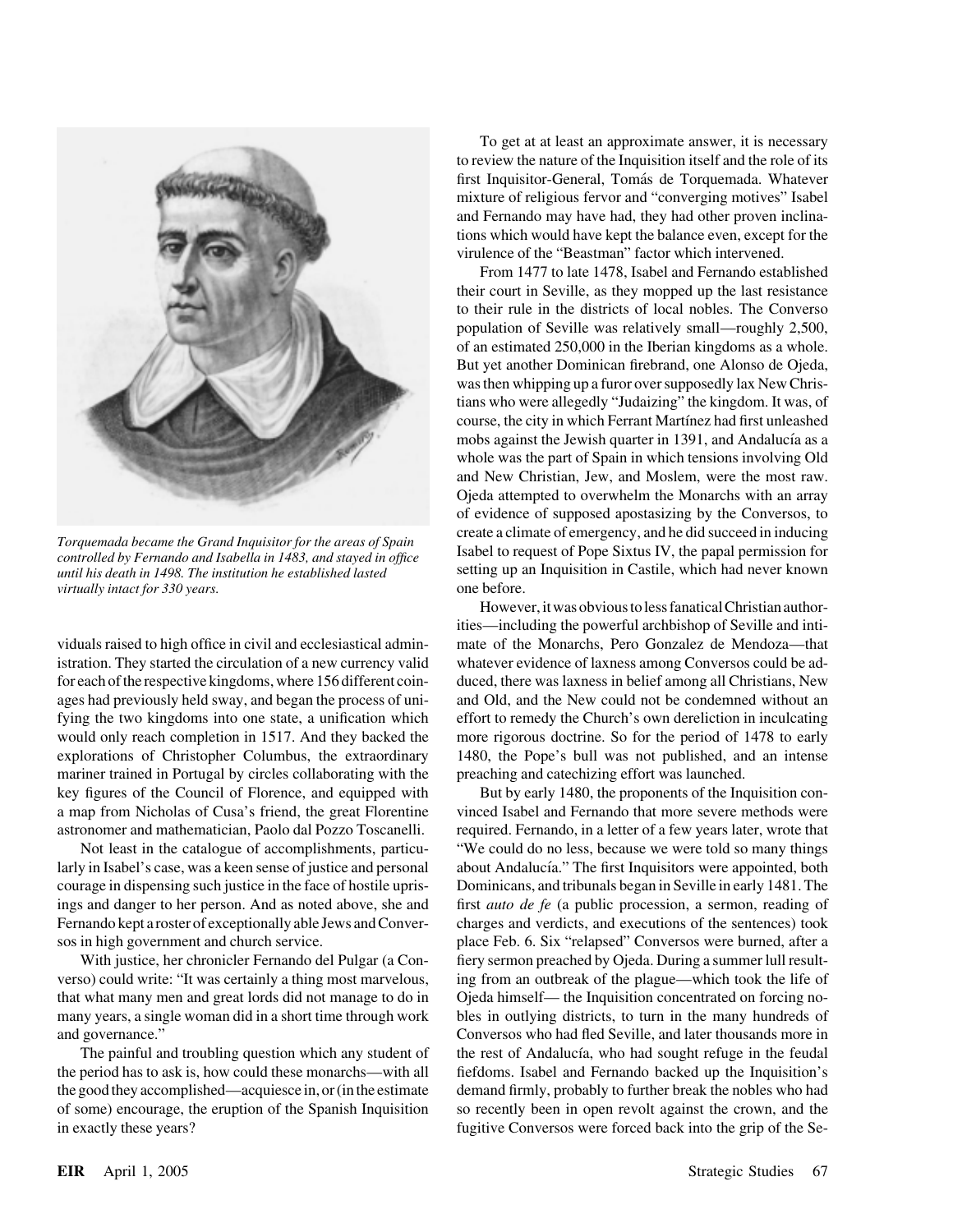ville tribunal. More trials and *autos de fe* proceeded apace. possible with the Church.

trative apparatus were deemed necessary. The Pope's permis- this instrument was sufficiently intermittent so that one could sion was obtained to name seven more inquisitors, all Domini- call it the activity of inquisitors, rather than an Inquisition. cans, among them Toma´s de Torquemada. A branch of the All this changed in the Spanish Inquisition of Inquisition was set up in Córdoba in 1482; in Ciudad Real Torquemada. and Jaén a year later; in Toledo in 1485; and by 1492, had Defenders of the Spanish Inquisition argue that the lack added Ávila, Valladolid, Siguenza, Segovia, and Medina del of safeguards for the accused were a standard feature of al-Campo, on the Castilian side of the ledger. Meanwhile, most all judicial procedure of the age; that the institution Fernando had re-activated the largely moribund Aragon In- indeed served a penitential purpose as much as a judicial one; quisition (which dated back to 1238), and in late 1483, ar- that burning at the stake was a non-infrequent punishment in ranged Vatican approval to have one head of the Inquisition other judicial venues of the age, and was used by Calvin and for both Castile and Aragon, the first Inquisitor-General of all other later Protestant sects as well. All true. Spain: Tomás de Torquemada. But there are three factors which make the Spanish Inqui-

dinary dimensions rapidly grew beyond what were likely to shock," which cast its shadow of religious brutality large over have been Isabel and Fernando's original intentions. A *Golem* the succeeding 150 years of European history. had been created, which utilized unprecedented ferocity and First was the vastly expanded "combustible material," ruthlessness to destroy large portions of the Converso com- literally and figuratively. Instead of intermittent pockets of munity and the entirety of the Jewish population, in less than Cathar heretics or the like, as in the 1200s, the "target populaa generation. tion" was all Conversos—somewhere over a quarter of a mil-

## **Procedures** with Jews.

Inquisition of the 1200s, which were in turn largely borrowed nunciations from embittered Old Christian adversaries, on from Roman Imperial precedents. These procedures started some occasions they faced accusations from Jews who either with the arrival of inquisitors in a given locale, and the decla-<br>believed the Conversos to be willing apostates from Judaism ration of an Edict of Grace. During this period, individuals who should be punished, or resented the fact that some of were urged to come forward to confess whatever their aberra- the Converso prelates were among the most vociferous in tions from doctrine might be. Such as did so, were penanced preaching anti-Jewish doctrine. Many Conversos continued (often involving loss of property or public shame), but the to live in, or close to, Jewish districts. They were open to procedure went no further. The inquisitors simultaneously charges of "judaizing" tendencies on this account, or on acassembled evidence and sought denunciations of heretical count of lingering Jewish customs in their households—not belief or action from any accusers as would step forward. The signs of actual religious belief but simply habit, very far from identities of accusers were kept secret. The accused would be heresy (which involves conscious repudiation of central tenarrested, the charge read, and a secret tribunal begun. The ets). The inquisitors were provided a long list of supposed accused were not given right to defense personnel. If "full "signs" of secret backsliding, including changing linen on proof" (sworn testimony of two witnesses, the accused caught Saturdays; turning one's face to the wall in the last moments in the act, or a confession) was not available, the inquisitors before death, and not lighting a fire on Saturdays (the Jewish were empowered to use torture, under condition that the con-<br>Sabbath). In one case, an especially zealous inquisitor in Sefession needed to be confirmed the next day, ostensibly freely. ville was known to climb to the rooftops on Saturday to note For those condemned, there were a variety of penalties, rang- any homes which did not have smoke coming out of their ing from further penances and confiscations, to burning at the chimneys. stake for "unrepentant" heretics. In the latter case, since canon Many Conversos would thus voluntarily come to the Inlaw did not permit the Church to take life directly, the con- quisitors, to confess to lesser real or invented activity that victed would be delivered to a secular authority, in a proce- they thought would trigger "reconciliation" in this first phase, dure called "relaxation," and the sentence carried out. and take them out of the line of fire (as if were) for the later

tential and judicial. It was considered that no one would face and often insisted that the proof of sincerity of such "selfcharges unless the initial body of evidence was sufficient to denouncers" was that they had to provide names of others demonstrate guilt. Occasionally inquisitors would acknowl- who shared in the backsliding. And any who so "self-deedge false accusation, and release the accused. But in the large nounced," had to live with the knowledge that any return majority of cases, the guilt was assumed, and the duty of accusations in later years, would subject them almost auto-

By early 1482, more inquisitors and an expanded adminis- However, from the early 1200s to the late 1400s, use of

From these beginnings, a repressive apparatus of extraor- sition a wholly different phenomenon, a "cultural electro-

lion of them, in constant contact with Old Christians and

Most of the procedures were inherited from the earlier Almost any Converso had something to fear. Besides de-

The overall character of the proceedings was both peni- horrific possibilities. The Inquisitors, of course, knew this, the inquisitors was to "reconcile" as many of the accused as matically to the maximum penalty of burning, since they had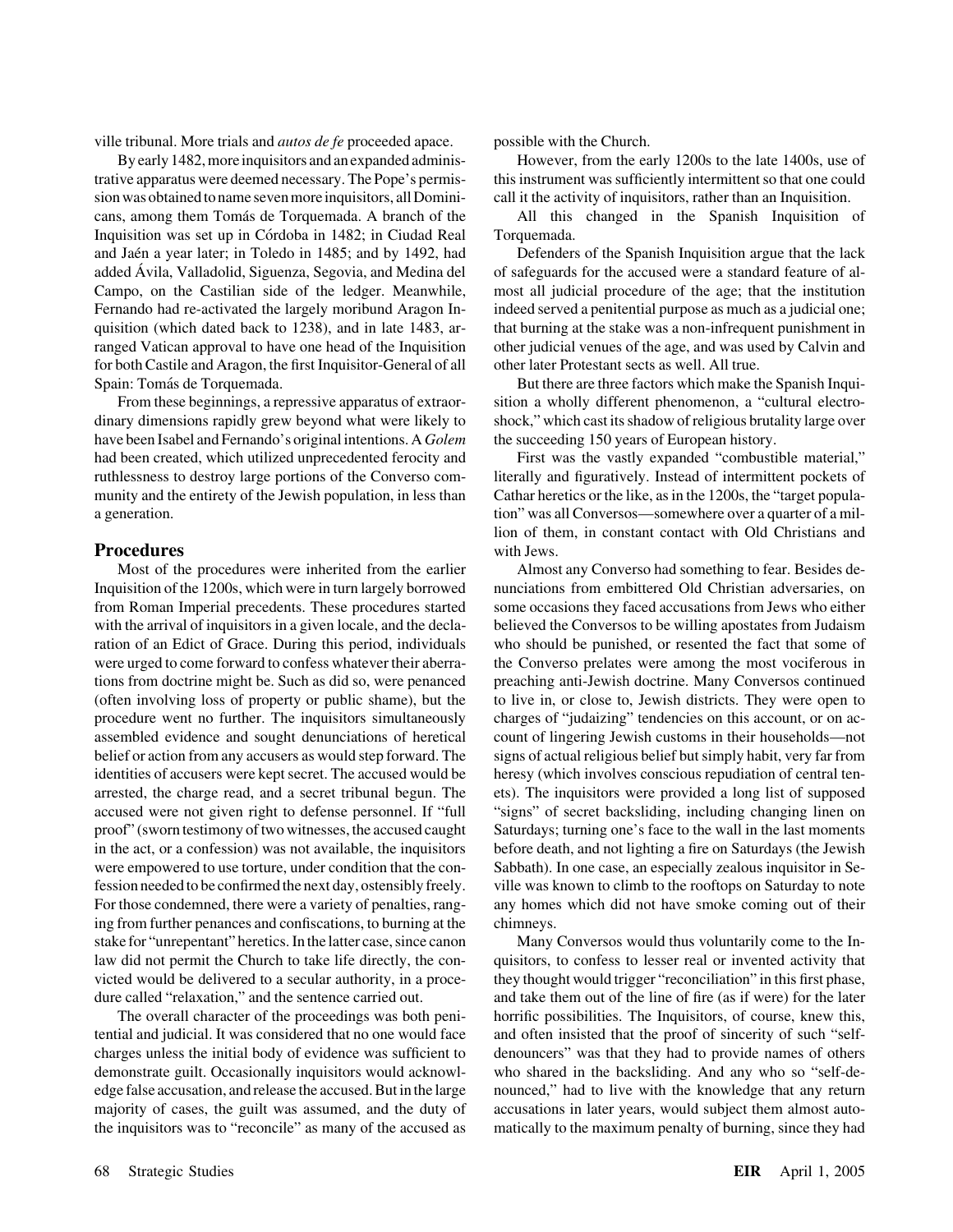



"sanbenito," a coarse document depicted

but in actuality, to try to ferret out additional inculpatory information.

Those who continued to insist on their innocence to the tribunal—a distinct minority, given the coercion of the initial phases—would next be subject to torture. In the cases in which torture yielded a confession, it was required that the victim confirm the confession the next day. If the victim abjured the confession, in theory torture could not be re-applied; but the Inquisition often violated this proscription, deeming the initial torture merely "interrupted," not terminated.

The results of all these procedures *The banner of the Inquisition, shown here* were that only a tiny minority of those *at right, includes the symbolic* accused escaped without punishment at right, includes the symbolic<br>representations of mercy and justice.<br>Those who were not condemned to death,<br>were often forced to wear the assembled, without the nature of pun-<br>"sanhenito." a coarse document denicted ishme *here, in processions of public* next date of an *auto de fe.* There, they *humiliation.* would be led through the streets in a special coarse garment, called a *sanbenito,* and in front of a large populace in some

exhausted the room for "reconciliation," The fact that anyone large outdoor space, listen to lengthy sermons and then have accused in the subsequent phase of the procedures, had all their sentence pronounced. Lesser degrees of Judaizing or their property immediately sequestered pending the outcome other activity deemed heretical, might merit the shame of of the trial, thus putting their family into extreme distress, having to wear the *sanbenito* at a succession of Church days, was an additional motive for pre-emptive "cooperation." or some confiscation of property. Others were consigned to

gan acting on the secret denunciations, or on the collateral agony of the fire. In its initial period, the *auto de fe* was a evidence gleaned from those who had "voluntarily" con- primarily religious act and combined equal elements of shame fessed. No direct accusation was initially made to those and punishment. It was only under Philip II's notorious Inrounded up. They were kept guessing as to the charges. In their quisitor-general Fernando de Valdés, three generations later, heightened paranoid state, they would sometimes confess to that it became, in the words of one historian, "a public festivity things that in fact were not related to the charges the inquisi- rather like bullfighting or fireworks." tors already had drawn up. When the accusation was finally presented, it was stripped of any details which were deemed **An Institution** to jeopardize the identities of the accusers. The accused were The second factor, building directly on the first, is that the allowed to bring forward witnesses on their behalf, but since Spanish Inquisition soon became a national institution rather charges were so riddled with gaps or vagueness to disguise than simply an occasional special procedure of the Church. the identity of accusers, seeking witnesses was extremely dif- Given the dynamics highlighted above, there was almost an ficult—not to mention the reluctance of many so called, to explosion of self-denunciations and accusations from the first put themselves into the net of the inquisitors' attention. As (although as the Inquisition spread, there were a few notable the Spanish Inquisition developed, there was also granted a instances of certain locales where no one—Old and New limited right to defense counsel. But these defense assistants Christian alike—would cooperate.) The inquisitors made were as hampered as the accused themselves in contesting sure this mass of "evidence" was conveyed to the Crown with the charges, and were "court-appointed." In some cases, they the admonition, "See, the dangers of secret Judaizers are even were sent by the Inquisition to ostensibly counsel the accused worse than we thought." So much material for investigation

Ironically, as in Nazi Germany among many non-obser- varying lengths of prison. Those considered obdurate in false vant Jews, the virulence of the Inquisition's assault actually belief, were handed over to a secular authority and consigned awakened in some Conversos, a renewed Judaism not there to the flames. If any of the so condemned asked to be reconbefore. ciled with the Church in their last hour, they were garrotted After the expiration of the Edict of Grace, inquisitors be- before being tied to the stake, so as to be spared the slower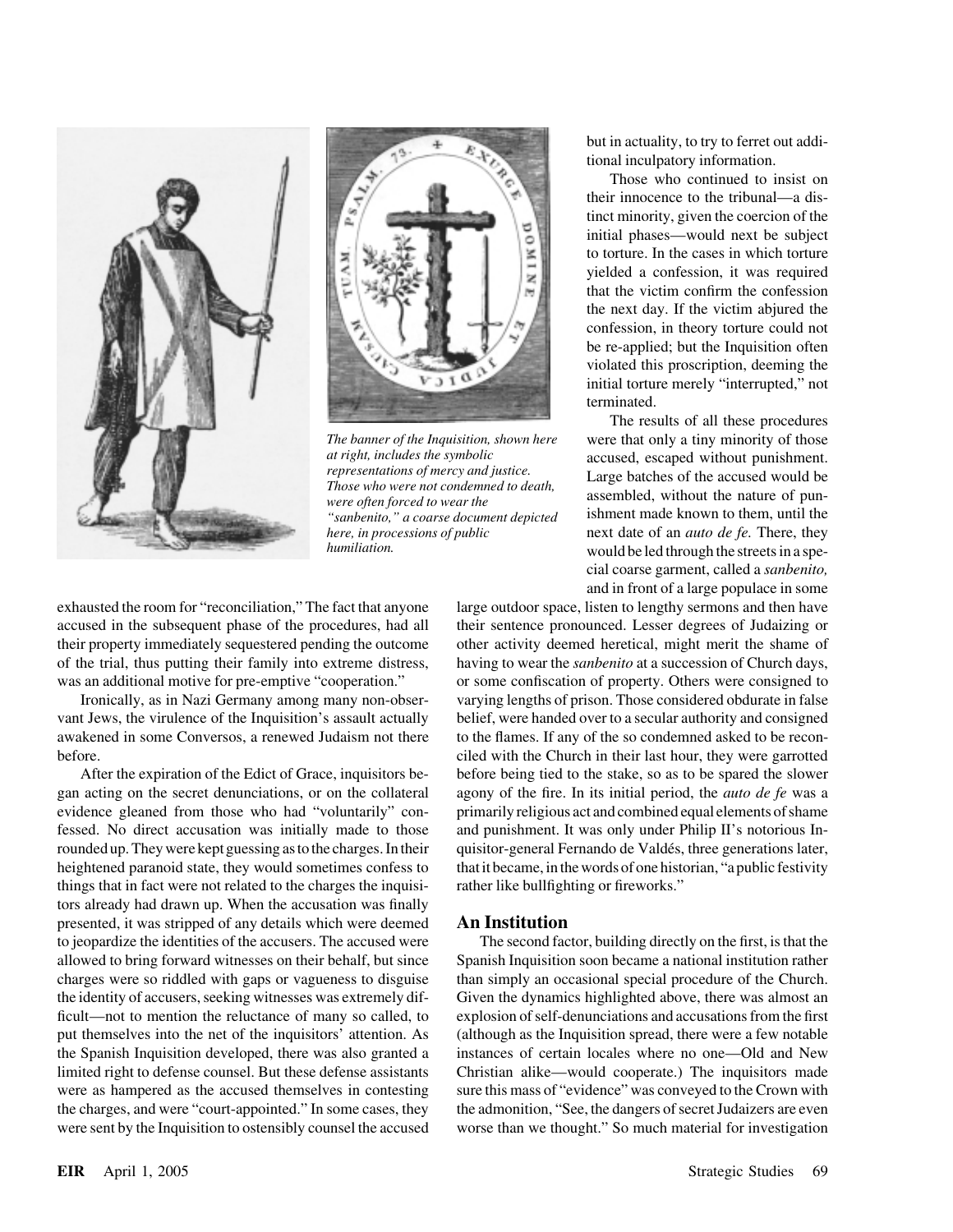At the same time, the inquisitors (and this was a technique findings, in appeals directly to Rome. especially refined by Toma´s de Torquemada) constantly The third factor, was the nature of Inquisitor-General whipped up an atmosphere of hysteria, claiming that the Con- Torquemada himself. versos and Jews were plotting uprisings that threatened the kingdom (especially in light of the concurrent War of Gra- **The Prior of Santa Cruz** nada; more on this below). Tomás de Torquemada was born in Valladolid in 1420.

suming drive to forge a functioning nation-state, rather than corruption of an old Roman fortress-town, "Turre Cremata" a collection of feuding feudal fiefdoms. The two factors inter- (Burnt Tower). Like his uncle, the Cardinal Juan de Torquetwined to give Torquemada and Co. an opportunity to create mada, he entered the Dominican Order, and rose in his middle an institutional framework of extraordinary scope. years to be prior of the monastery of Santa Cruz in Segovia

Inquisition spread its tribunals to all corners of the land within know Isabel, during her lengthy stay in the city after marriage, five years. A veritable army of staff developed around it. but before she assumed the crown in 1474. A number of biog-When Torquemada travelled, he had a retinue of 250 armed raphers assert that he was her confessor for a period around men as his escort. In Seville, the Inquisition commandeered that time. one of the major fortresses of the city for its activities there. All accounts depict Torquemada as an extreme ascetic, And in 1483, the giant step of making the Inquisition an offi- without any penchant for personal wealth, and with no relish cial *council of government* was taken. for high ecclesiastical office. It is said that Isabel at one time

such councils: the Council of Castile, the Council of State, turned it down. the Council of Finance, and the Council of Aragon. The newly However, he was of the Dominican mold of Ferrant formed *Consejo de la Suprema y General Inquisicio´n* (Coun- Mart´ınez, Vicente Ferrer, and Alonso de Ojeda, in his allcil of the Supreme and General Inquisition), was the only one consuming drive to castigate Spain's Jews and bring down with jurisdiction over the entirety of the two joined kingdoms. the Conversos for their alleged secret Judaizing. He achieved The fact that the Inquisition was thus so clearly able to insinu- a position of power just as the Crown had its own reasons to ate itself as part of the emerging *national* institutions of Spain, acquiesce in a large-scale Inquisition, and as a final phase of rather than an arm of Vatican jurisdiction, is a clue as to the the 800-year-long struggle between Christians and Moslems special power it exerted. (known in Spain as *Moros*), created exceptional conditions

of an emerging nation in all areas, including emphatically in tional measures. For exactly in the year the Inquisition came curbing the reach of secular power of Rome into Spain, and into existence—1480—a foolhardy foray by the ruler in the in confronting the legacy of corruption and demoralization in remaining Moslem Kingdom of Granada (which had been a the Church, carried over from the extended period of Church de facto vassal of the Crown of Castile for several centuries) breakdown in the 1250-1438 period. Similar efforts, of gave Isabel and Fernando the pretext to embark on one final course, were proceding from the faction of Cusa in the Vatican long series of campaigns, culminating in the surrender of apparatus, overlapping the emerging set of reforms identified Granada to the Monarchs on Jan. 2, 1492. This was harrowing, with Erasmus of Rotterdam. Thus there is no easy way to almost continuous fighting or besieging, requiring enormous characterize the intricacies of this "fault line," either in Spain commitment of men and funds. What emerged on the Spanish or in such other "nation-state laboratories" as France and Eng- side was a new kind of fighting force, equipped with breakland of the time. through technology in artillery, which was to be the basis of

given their consent to the establishment of an Inquisition in all over Europe. Torquemada rushed special funds to Castile, and a revived Inquisition in Aragon, the Monarchs Fernando's aid in the early great contest over Loja, and later were assiduous for these reasons in keeping the Vatican out attached himself as chaplain to Fernando's troops for four of the functioning of the Inquisition as much as possible. This months during the great siege of Málaga. Consistent with his led to bitter disputes with three successive Popes—Sixtus IV character, Torquemada urged Fernando to put all the surren-(pontificate, 1471-84), Innocent VIII (1484-92), and Alexan- dering Moros to the sword. Fernando enslaved them, but der VI (1492-1503). These were not the extraordinary Renais- spared their lives. sance Popes of the mid-15th Century. Their efforts to rein in Torquemada was not in the forefront of the group of Dom-

poured in over the first ten years of the Inquisition, that in the the Spanish Inquisition were sometimes motivated by con-1490s, the Edict of Grace was often suspended, because the cern over iniquitous precedure, but just as often, flowed from accumulation of previous accusations made new ones super- their desire to benefit from confiscations of property, and the fluous. **lucrative practice of giving penances**, or of reversing previous

These factors intersected Isabel and Fernando's all-con- The name of the town of his ancestry, Torquemada, was a From its beginnings in Seville in the 1478-81 period, the for 22 years. It was as prior of Santa Cruz that he came to

Previously Isabel and Fernando had operated with four later offered him the Archbishopric of Seville. He reputedly

Isabel and Fernando were determined to build the force for alleging a national security emergency requiring excep-Suffice to say that the upshot in Spain, was that, having almost a century of Spanish pre-eminence as a military power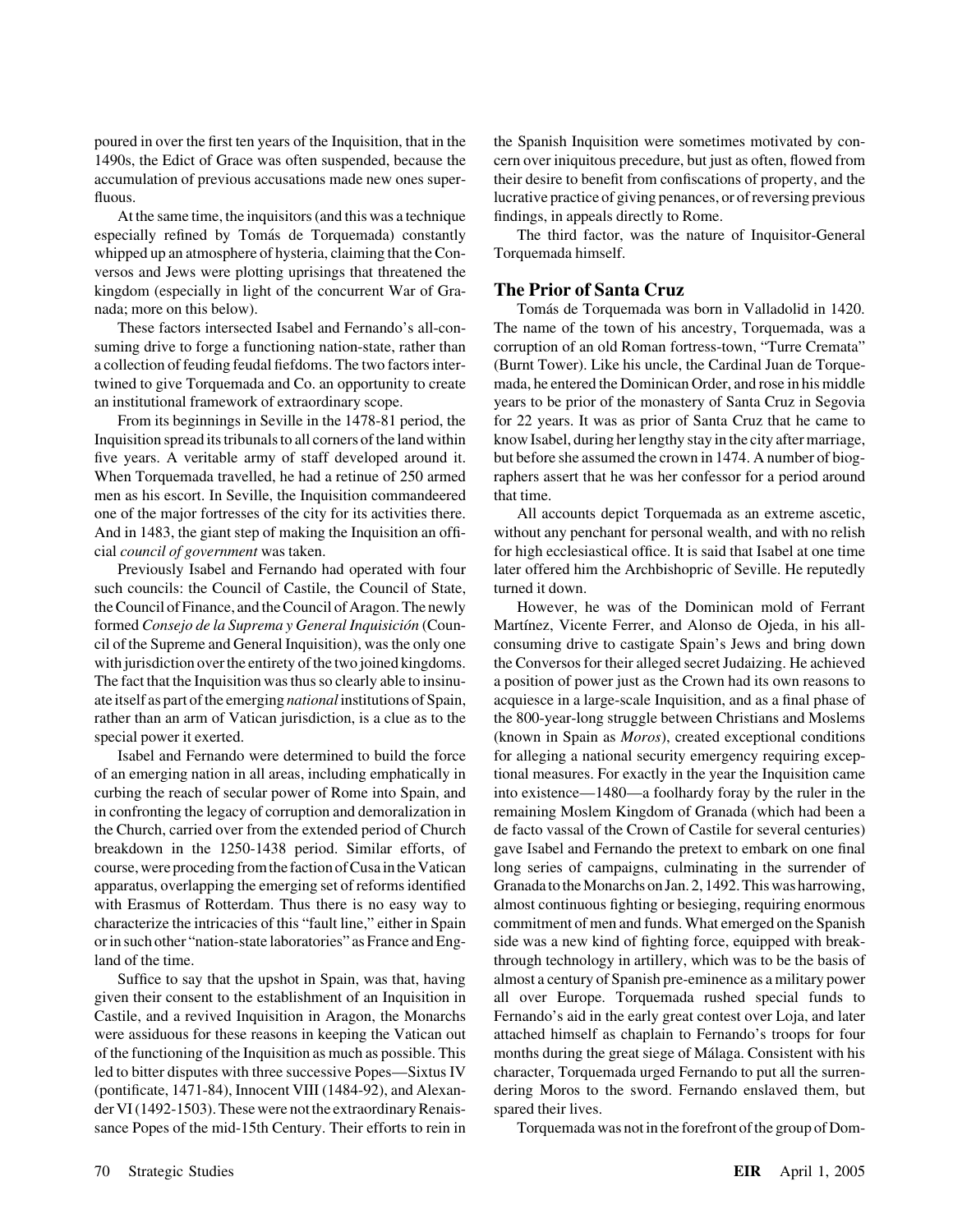

the smallest details of procedure (such as setting the minimum nor female. age someone could be tried for apostasy—14 years old in the But for Torquemada's Inquisition to truly shatter the Concase of a boy, 12, in the case of a girl.) verso factor in Spain, it was necessary to break the Converso

The best way to understand Torquemada's use of power is to think of neo-conservative acolytes of Leo Strauss, such as Dick Cheney or Paul Wolfowitz today. There's a bit of historical inversion in the comparison, since, in fact, it was the direct exemplar of Torquemada as the Beastman explicitly recognized by core Synarchist theorist Joseph de Maistre, which infused the thinking of Strauss and his Synarchist henchmen, Kojève and Schmitt. (See *Children of Satan* in Suggested Reading.) But think of the conscious use of "Big Lie" techniques, the conscious exercise of irrationality and terror beyond what onlookers or other political figures can psychologically handle in terms of preceding parameters of accepted practice, and you approach understanding both the neo-con fascist apparatus at work in the United States today, and Torquemada's Inquisition of yesterday. It also helps to re-read Shakespeare's study of the Beastman in a timeframe directly overlapping that of Torquemada: the play*Richard III.*

For the flavor of Torquemada's vengefulness, an instance gleaned by the dean of American scholars of the Inquisition, Henry C. Lea, from the records of the Inquisition itself, will suffice: "There was a fully organized Inquisition at Medina, with three inquisitors, an assessor, a fiscal and other officials, assisted by the Abbot of Medina as Ordinary. They reconciled some culprits and burnt others, apparently without referring the cases to him [Torquemada], but when they found reason to acquit some prisoners they deemed it best to transmit the papers to him for confirmation. He demurred at this mercy and told the tribunal to try the accused again when the Licentiate Villalpando should be there as *visitador.* Some months later Villalpando came there, the cases were reviewed, the prisoners were tortured, two of them were reconciled and the rest acquitted, and the sentences duly published as final. Torque-This drawing from Goya's "Los Caprichios" is entitled "Those mada on learning this was incensed and declared that he Specks of Dust," and evokes the spirit of the Inquisition's condemnation of those considered to be indeli was doubtless carried into effect."

As his tribunals fanned out from city to city, Torquemada nurtured an intense propaganda machine, building a case that inicans who forced the issue of creating an Inquisition in the the Inquisition was needed to deal with a threat that consti-"wedge city" of Seville, but he definitely took an interest in the tuted nothing less than a national emergency. One of the items matter, from his Segovia priory. He first appeared in Seville in that he made sure circulated widely, was a forged correspon-1481, when he drafted a preliminary guide for inquisitors to dence ostensibly involving "the Jews of Spain" asking "the spot the signs of Judaizing. In February 1482, he was named Jews of Constantinople" for their advice on what to do in the one of seven inquisitors in the expanded structure confirmed face of forced conversions in Spain. The Jews of Constantinoby the Pope in that month. In the course of 1483, he rose to ple, in these crude inventions, reply: "dissimulate" and when dominate the Castilian Inquisition, and in October of that "our Spanish brethren" have won the confidence of the Old year, he was named by Fernando, with accord of the Pope, Christians, "strike back." A hugely influential tract of several chief inquisitor of Aragon. In that year also, the *Suprema* decades earlier, was resurrected for wide circulation in these structure was created, and Torquemada assumed the functions same years: the*Alborayco,* a vituperative attack on Conversos of Grand Inquisitor. He took command of the entire structure, for being like Muhammad's legendary horse, *al-buraq,* "the from commending or reproving inquisitors, to establishing lightning," which was neither horse nor mule, neither male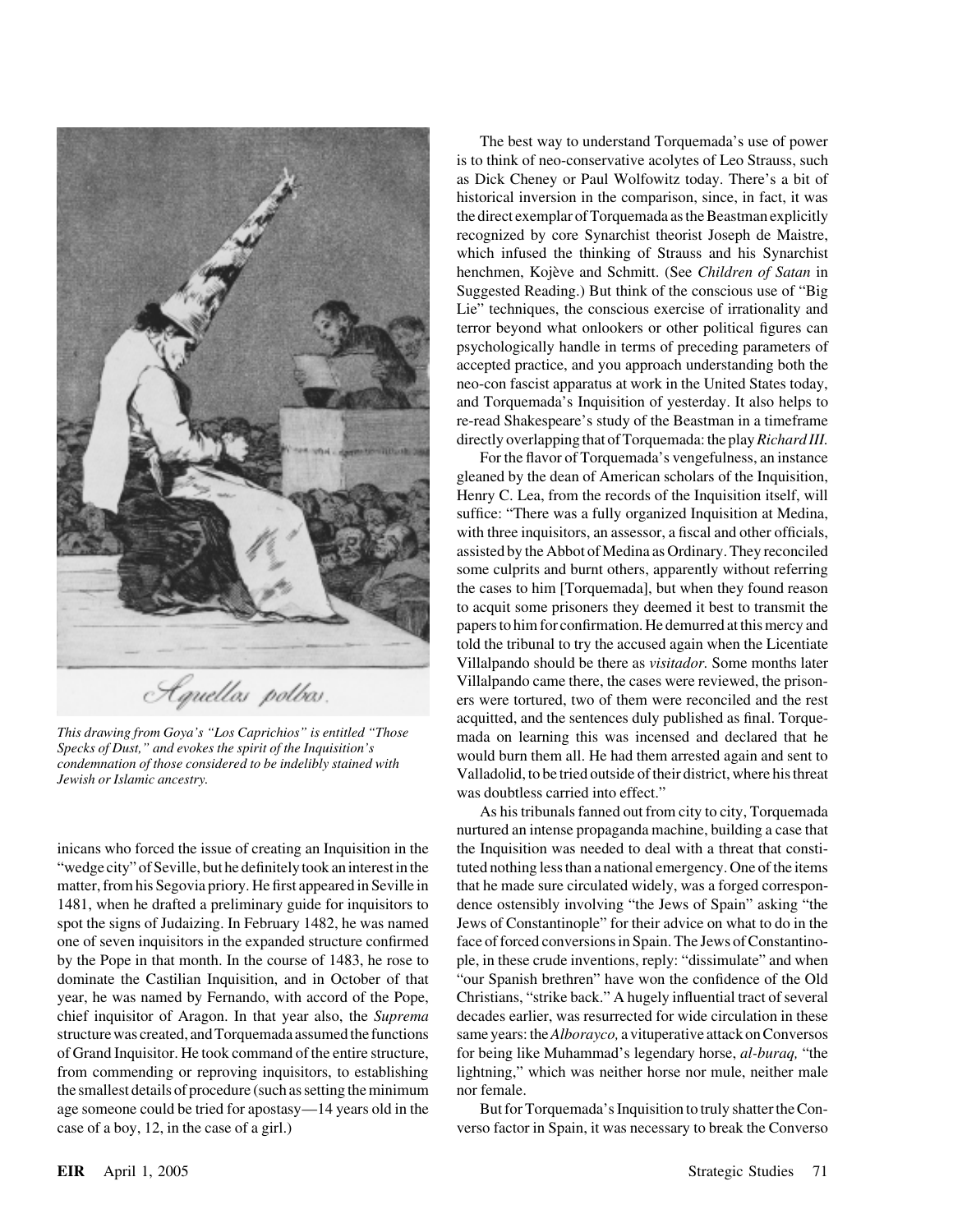these were circles with the wealth and connections to appeal dulgences; but the Papal States were too threatened by the to Rome to reverse whatever were the Spanish Inquisition's unstable politics of the time, especially the looming threat of verdicts, the issue of whether Spanish authorities—or the French invasion of the Italian peninsula (which did indeed Pope—had final say in appeals, was a hotly contested battle- happen in the mid-1490s), to alienate the one growing power ground. Similarly contested, was the issue of who had author- capable of counteracting the French: the Spanish crown. ity to name inquisitors, and whether inquisitorial activity The resistance of the Aragonese grandees and city counneeded to obtain sanction of local bishops, who often tended cils was far from over. In 1484, when Torquemada, now-

efforts—fully backed by Fernando—to extend the Castilian that Fernando hastily had to issue a circular letter repeating form of the Inquisition to Aragon, whose pre-existing inquisi- one of Torquemada's favorite assertions: "If there are so few torial structure was moribund. The cities of Aragon, Catalo- heretics as is now asserted, there should not be such dread of nia, and Valencia, had some of the deepest traditions of rights the Inquisition." When the city of Teruel, a hundred miles of consultative and decision-making assembly—the *Cortes* south of Aragon's leading city of Zaragoza, simply refused tradition—of any place in Europe. Aragon's *Magnum Privi-* to let the inquisitors enter the city, protesting that "they were *legium* codified these ancient rights, and the oath that the coming to set up an Inquisition that will repeat the excesses Aragonese nobility, church, and town councils swore to a committed in Castile," Torquemada issued an excommunicamonarch assuming the throne, began with the words, "We, tion and interdict against the city and its magistrates. When who are as good as you. . . ." Teruel's clergy obtained papal letters releasing them from the

parts of surrounding Catalonia rose up in outright rebellion were summarily dismissed. When the town fathers appealed against the Aragonese crown, and Fernando personally led directly to Fernando, Fernando called out troops in both Arathe troops to quell the uprising. It was Torquemada's good gon and Castile to back up the Inquisition. Teruel capitulated. fortune—and a disaster for the Conversos in Aragon—that But there remained the main bastion of resistance, Zara-Fernando thus had his own reasons of state to want to bring goza itself. In early 1485, Torquemada arranged two demonthese recalcitrant councils of civic leaders and nobles to heel. strative *autos de fe,* and arrested one of the most prominent In one of the starkest ironies of the period, it was because Conversos, Leonardo Eli. Standard accounts of the Inquisithese *Old Christian* elements had proven so troublesome to tion to this day, repeat Inquisition propaganda about uprisings Fernando, and because these Old Christian elements *showed* of Conversos in Seville in 1481, and Toledo in 1485, as justi*solidarity* with the Conversos, that Fernando saw in the Inqui- fications for Torquemada's constant claim that Conversos and sition his instrument to break them. **Jews were inherently** a *national security* threat to the state,

responded to concerns from Old and New Aragonese Chris- nada or the rival throne of Portugal. These instances in Seville tians alike, with one of the most extraordinary Papal bulls of and Toledo have been shown by recent historiography to be the entire period. The Pope protested "that in Aragon, Va- spurious. But the uprising of Conversos in Zaragoza can not lencia, Mallorca, and Catalonia the Inquisition has for some be disputed—and it proved to be Torquemada's trump card time been moved not by zeal for the faith and the salvation of in shattering the stubborn resistance of Aragon. In response to souls, but by lust for wealth, and that many true and faithful Torquemada's provocations, a wealthy family of Conversos Christians, on the testimony of enemies, rivals, slaves, and plotted and carried out the assassination—in the Zaragoza other lower and even less proper persons, have without any cathedral no less—of inquisitor Pedro Arbués de Epila. legitimate proof been thrust into secular prisons, tortured, and Torquemada had his martyr, and he made the most of it. condemned as relapsed heretics, deprived of their goods and If the plotters calculated that the population would rise up and property, and handed over to the secular arm to be executed, back them, they could not have been more utterly mistaken. to the peril of souls, setting a pernicious example, and causing All opposition crumbled, Arbués was avenged with the brutal disgust to many." Fernando, in reply, pretended to disbelieve public executions of the main conspirators (two of them had the authenticity of the bull. After a five month stalemate, the their hands cut off before they were hanged, drawn and quar-Pope backed off. the course of 1486, the Inquisition ran riot. In

quisition be questioned, although an account of the many were burned alive, 14 were burned in effigy, and 134 others disputes over the issue of indulgences, appeals, naming of were subjected to imprisonment, flogging, and public humiliinquisitors, and disposition of confiscated goods, over the ation. Members of some of the most illustrious Converso famsubsequent decade, is a story too extensive to relate here. ilies of Aragon were implicated. Sancho de Pomeroy, one of Fundamentally, the Popes of the period were jealous of their the top five officials of the kingdom, was executed. Alonso

higher officials around the court and the Church itself. Since prerogatives and chance to control the lucrative traffic in in-

to ameliorate the Inquisition's savagery. Grand Inquisitor of all Castile and Aragon, appointed the first The ensuing struggle came to a head in Torquemada's two inquisitors for Aragon, public opposition was so great In the period of Fernando's early manhood, Barcelona and interdiction, the Inquisition decreed that all office holders

In April 1482, the battle barely begun, Pope Sixtus IV ready at any moment to rise up and aid the Moslems in Gra-

Never again would the fundamental character of the In- Zaragoza alone, there were 14 *autos de fe,* in which 42 people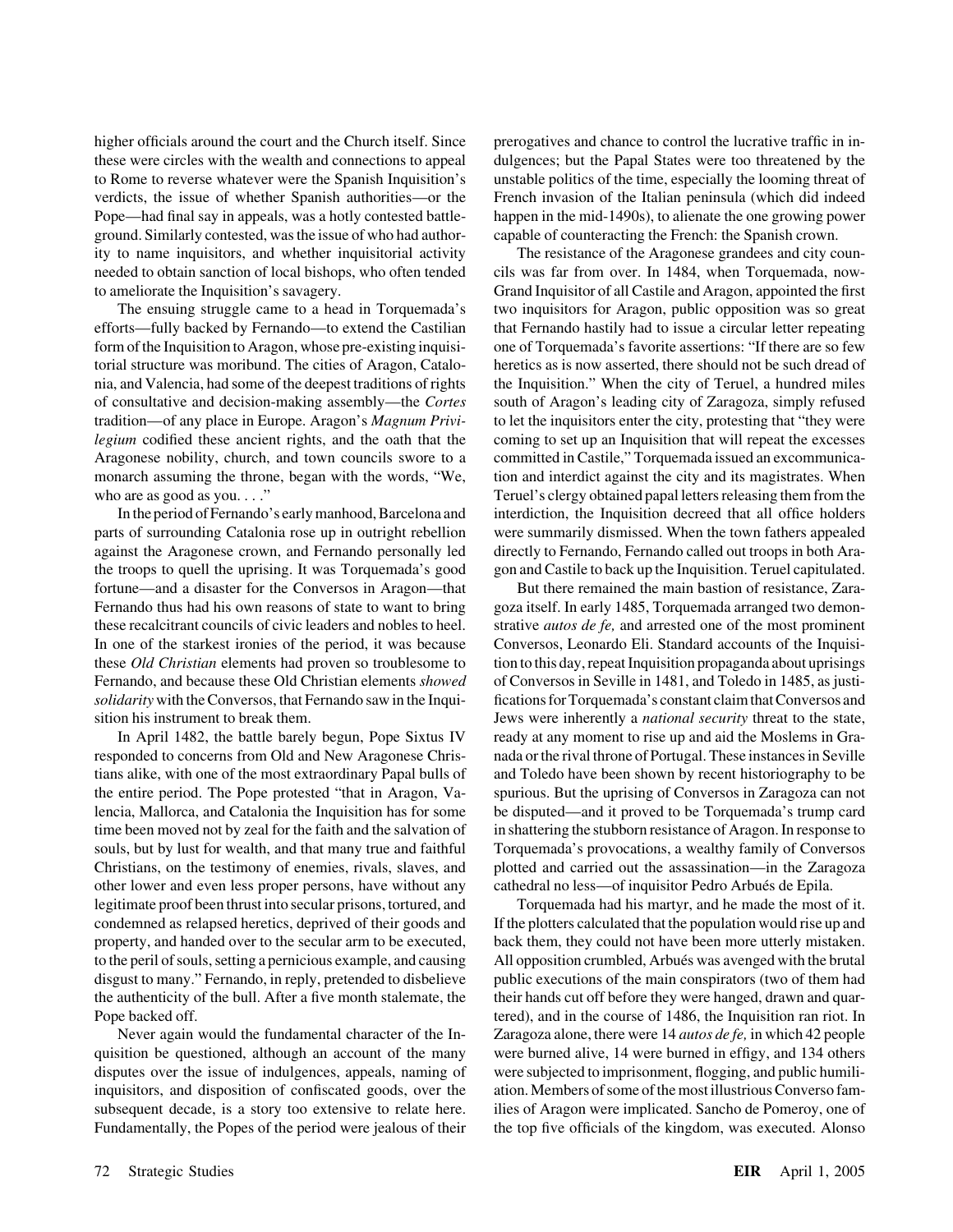de la Caballería, vice chancellor of Aragon, refused to recog- lona *auto de fe* of June 1491, 3 were burned *in vivo* and 139 nize the authority of the Inquisition and Torquemada. He burned *in absentia.* In a Mallorca *auto* of May 1493, 3 were succeeded in having Pope Innocent VIII take the case out burnt live, and 47 in effigy. These were exceptionally of Torquemada's hands. Torquemada refused; the Pope held weighted toward the "absent," but almost nowhere were those firm; and in the end, after reviewing the court papers, the Pope who burned, a greater number than those who were conabsolved de la Caballería. In another notable case, Fernando demned in absentia. And in all larger *autos*, the number "penhimself intervened on behalf of his treasurer, Luis de Santa- anced" far outnumbered all other categories. In addition, there ngel. Contrary to Fernando's customary bridling at Papal in- were the even larger numbers of those who "voluntarily condulgences, in this case he sought Papal intervention on behalf fessed" in the Edict of Grace phase. In the first year of the of his court official himself. It saved Luis de Santangel's Inquisition's operations in Toledo, for instance, 2,400 Conlife, but Santangel had to suffer the disgrace of walking in a versos so confessed, a huge percentage of the Conversos in procession of penitents, clad in a *sanbenito.* the city. They thus avoided confiscation of goods, but were

There remained but one class in all of Spain over which "rehabilitated" only for a cash payment. the Inquisition had no jurisdiction: the bishops. By decree of Boniface VIII in the late 13th Century, only the Vatican itself **The Expulsion of the Jews** could initiate proceedings against a bishop. Torquemada peti- The idea of the wholesale expulsion of the Jews, was first Arias Dávila of Segovia, and Pedro de Aranda of Calahorra. the Jews themselves had to be broken.

In the case of Arias Dávila, who had had the temerity to refuse the Inquisition permission to operate in his diocese, Torquemada systematically targetted not only Arias but his deceased father, his mother, and other relatives. Arias, in his 80th year, was summoned to Rome to answer the charges; the Pope appears to have absolved him, for Arias was given significant tasks as a papal legate in his last years. The even more distinguished Pedro de Aranda, who in the early 1480s had served as president of the Council of Castile, was summoned to Rome on Torquemada's charges and was not so fortunate. He died, disgraced, in 1500.

How many people fell victim to the Inquisition under Torquemada? The estimate of Isabel's chief chronicler and scribe, the Converso Hernando de Pulgar, has held up well to the current day: In the first decade, 1480-90, 2,000 victims were burned at the stake, and another 15,000 charged, and forced to endure severe humiliations, penances, and confiscation of property. In the next decade, the burnings were sporadic but locally devastating. In Toledo, for instance, some 250 were burnt. In nearby Ávila, where Torquemada had successfully petitioned the crown to allow him to raze the Jewish cemetery and build on its site, an imposing monastery dedicated to St. Thomas Aquinas, there had been no reports of apostasy until Torquemada arrived to direct the building project. Between 1492 and 1498, the year of Torquemada's death,  $127$  people were burnt in Ávila.

This toll, however, only begins to delineate the impact on the Converso population. For every Converso who fell into the Inquisition's control, at least as many simply fled. In the *Shown here is a page of the original Edict of Expulsion signed by* first two years after the tribunal was established at Ciudad Ferdinand and Isabella on March 31, 1492. Real, 52 of the accused were burned alive, but 220 were condemned to death "in absentia." They had gone underground, in other parts of the country or abroad. Similarly, in the Barce-

tioned the Vatican in 1487 for this last jurisdictional prey, preached with any broad effect by the incendiary Alonso de but Pope Innocent VIII held firm. Torquemada proceeded Espina in the 1460s. The argument was simple: If the "backanyway, to attempt the destruction of two of the most promi- sliding" Conversos were to be successfully pulled out of their nent and highly regarded Converso bishops in Castile, Juan "Judaizing" habits, all temptation resulting from contact with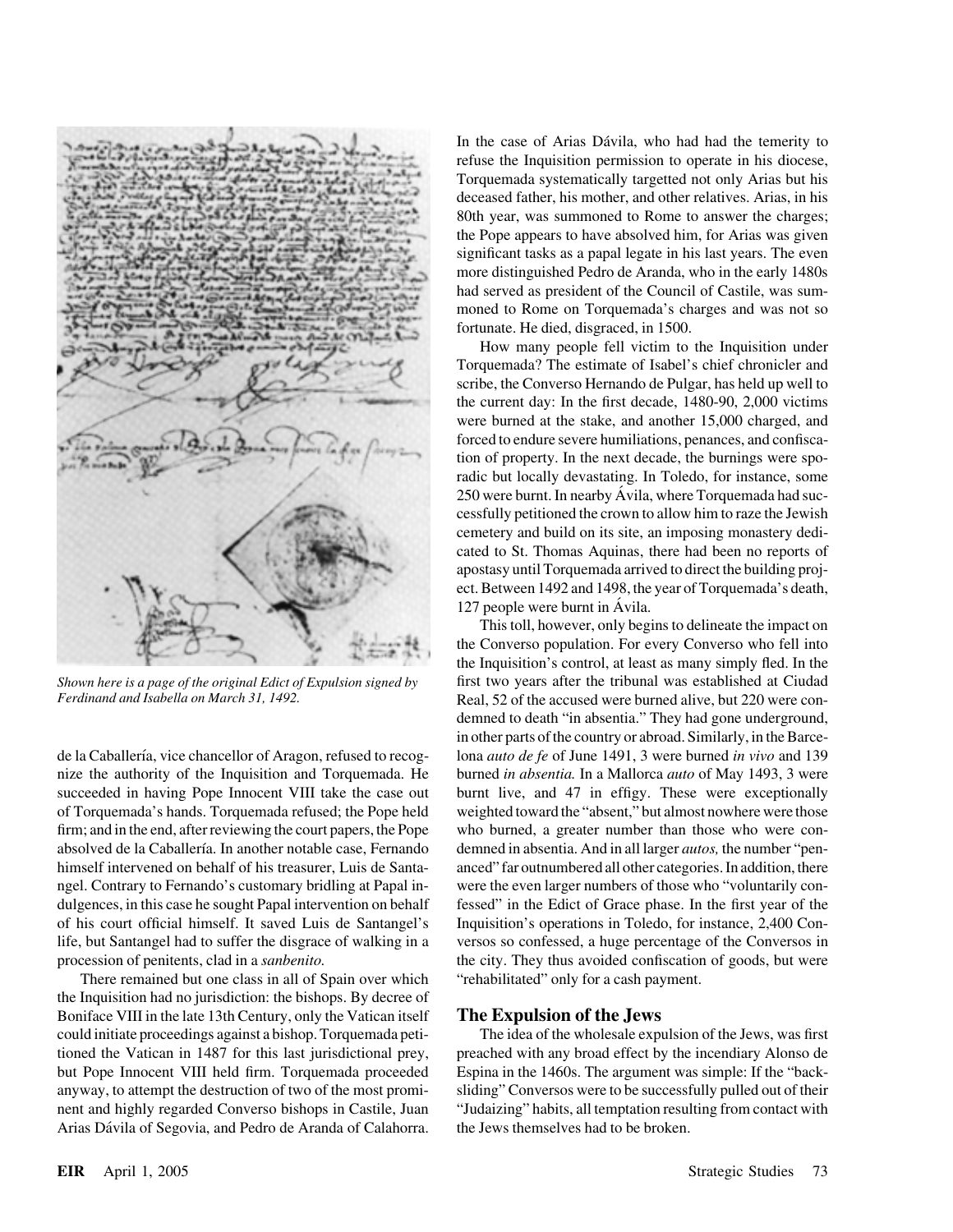In 1483, Torquemada succeeded in getting the Crown to case was simply manufactured. issue an order expelling all Jews from Andalucía, on these Within six weeks of the ending of the La Guardia case, case of Seville. In most other areas, it was of limited effect, in Fernando. Torquemada saw his opening. He pressed the case

Inquisition to directly confront the Jews, even though the case. The religious fervor of having wrested the last corner of Inquisition had no direct jurisdiction in that area. Thus in the peninsula from the Moslems after 800 years, was palpable. 1485, shortly after Torquemada moved the headquarters of Isabel and Fernando, who had financed the protracted, inthe Inquisition from Ciudad Real to Toledo, he decreed that tense, 12 years of the Granada War with large contributions all rabbis had the obligation to turn in to the Inquisition, any from the Jews of the kingdoms, and with key court Jews such information they had on any contacts between Jews and Con- as Don Abraham Seneor and Don Isaac Abravanel collecting versos, on pain of death if they should not do so. Soon, the war taxes from others, no longer had need of such financial whole Jewish congregation was so instructed. The fact that assistance mediated through the Jewish community. And, some Jews did cooperate with the Inquisition, was not forgot- most of all, the virulence of the preceding decade of the Inquiten by a few among the Conversos. After the Expulsion in sition's rampage, had cowed any Conversos who would have 1492, when some Jews who left, found exile too difficult to protested the move, and neutralized any Old Christians who bear, and were re-admitted to Spain as New Christians, the still adhered to Conviencia traditions. Notable is the case of handful of embittered Conversos struck back by denouncing the Queen's scribe, Hernando de Pulgar, a Converso who had

of-magnitude greater rupture than any of these preliminary as a public defender of the tribunals.

propaganda coups of the period, a gigantic hoax, the equiva- to Torquemada. On March 31, 1492, the fateful order was lent in some ways to the "Weapons of Mass Destruction" signed (though not proclaimed until a month later). All Jews fabrications of the Straussians in the Bush Administration had until the last day of July 1492, to dispose of all their regarding Iraq in our current day. This was the famed "Santo property that could not be carried, and quit the kingdoms. Niño de la Guardia" (Holy Child of La Guardia) case. Historian Henry Kamen touched on much of the truth when

But the history of previous incidents of charging Jews with feeling of crisis (aggravated by alleged converso plots, by the ritual murder of a Christian were rare in Spain, and there had murder of Arbués, by the episode of the La Guardia infant), been none for several decades. When, in early summer 1490, and the universal response to the great 12-year-long crusade a Converso named Benito García, was caught with a confes-<br>
against Granada, pressured public authorities to conform and sional wafer in his possession (allegedly a sign that he planned stilled the protests of individuals." an act desecrating the host, implicitly sacrilege against the A famous story that all but the most recent accounts of the body of Christ), Torquemada took immediate charge of the Inquisition relate as fact, claims that the two most prominent case, including having the trial moved to his home base of court Jews, Seneor and Abravanal, approached Isabel and Segovia, when it should have taken place in La Guardia's Fernando with a payment—in effect, a bribe—of 30,000 ducdistrict seat of Toledo. In the course of a year of torture, García ats, if the order were rescinded. Torquemada burst into the gradually revealed, under intense "leading" interrogation, de- room holding high a crucifix, flung the crucifix on the table, tails of how he, with five other Conversos and six Jews, had and proclaimed, "Judas once sold the Son of God for 30 pieces kidnapped and ritually killed a 6-year-old boy several years of silver. Your Highnesses think to sell Him again for 30,000. earlier, an act designed to mock the suffering and crucifixion Here you have Him. Sell Him, then, but acquit me of all share of Christ. in the transaction." The story only cropped up some 70 years

pulled apart by red-hot pincers, and the rest burned, their case conveys the psychological control Torquemada had estaband verdict made known from one corner of the combined lished by this time. kingdoms to the other. A cult of the "Saint-Child of La Guardia" promptly sprang to life, replete with reputed mira- **A Second Exodus** cles. There was only one thing wrong with the picture: No The order of expulsion fell like a thunderclap on the dichild anywhere had been reported missing, and no remains minished but still substantial Jewish community, heir to a were found at the location where the child was said to be thousand years of notable Jewish life and achievement in buried. No "confession" matched the details of any other. The Iberia. In the decade before the expulsion, there had been a

grounds. There is evidence that this indeed occurred in the the last king of Granada, Boabdil, surrendered to Isabel and many cases simply the occasion for a bribe to a local official. for the complete expulsion of the Jews from the combined But Torquemada began to lay the groundwork for the kingdoms. The atmosphere was heated up by the La Guardia these "Exile New Christians" to the Inquisition in their turn. protested the establishment of the Inquisition in the first half However, the Edict of Expulsion in 1492 is such an order- of 1480s, but at the time of the expulsion, presented himself

developments, that it requires deeper discussion. Isabel and Fernando did not instigate the Expulsion order, The climate for the expulsion was prepared by one of the but under the pressures of the moment, they did not stand up It was not the first "blood libel" case against Jews in Spain. he summarized the moment: "The deliberate stimulation of a

On Nov. 16, 1491, Torquemada had two of the culprits later, and is almost certainly apocryphal. But it accurately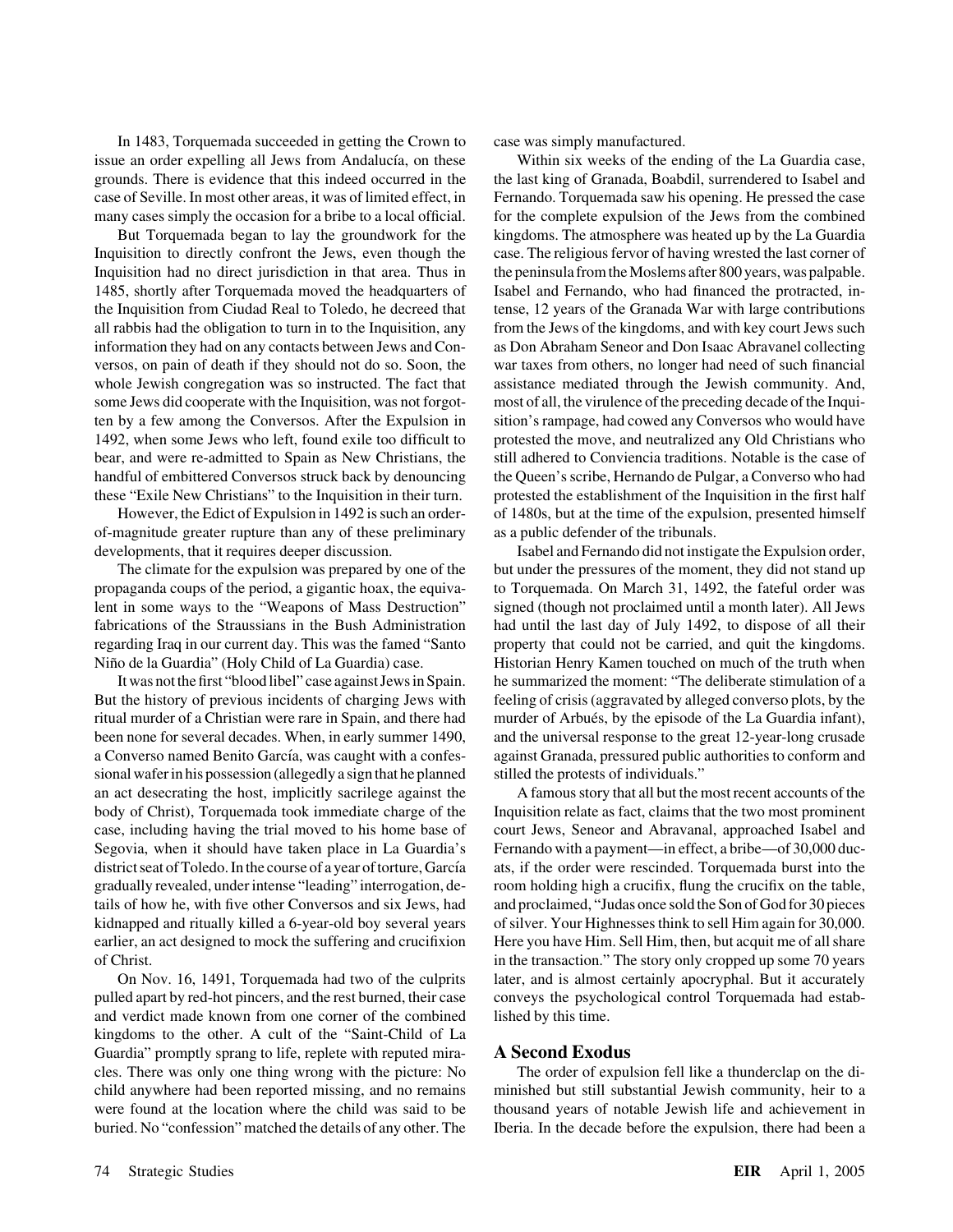

*Shown here is the dome of the Great Mosque of Cordoba, which was built in* bourines to cheer the people, and so they went *A.D. 786-787. This is just one example of the architectural jewels left by the* through Castile an *A.D. 786-787. This is just one example of the architectural jewels left by the Islamic presence in Spain.* 

relative strengthening of Jewish communal life, and even a their prayers demanding mercy of God, and they expected to strange sense of being less "in the line of fire," seeing the see some marvel of God and that he would open a path through Conversos taking the brunt of anti-Jewish sentiment. Sud- the sea for them." denly all that was shattered, and most of the Jews could only Basically the Jews left by whatever port or land exit was seek to comprehend such a sudden cataclysm in terms of nearest. A number went to the independent kingdom of Na-God punishing his Chosen for sins and transgressions. Many varre in the Pyrenees to the north (only to be expelled from Sephardic accounts compared the new Jewish suffering to there in 1498 when Navarre fell under control of Spain). From that of the Prophets and patriarchs in Hebrew scripture. A the east and northeast, the Jews embarked for southern France, mystical current in Sephardic Jewish thinking seized on the the northern Italian states, or Naples. In the south, many emexpulsion to claim it was God's sign that it was time for an barked for Moslem-held lands in North Africa, where small in-gathering of Jews in the land of Zion. Almost all were enclaves of Jews still existed. And in the west, the largest aware that the expulsion occurred just a day or so before the numbers of all, found temporary refuge—for a price of one 9th of the month of Av in the Jewish calendar—the fateful *cruzado* apiece—in Portugal. Many never made it to their day, according to tradition, in which both the first and second destinations, falling prey to pirates at sea, unscrupulous capdestructions of the Temple in Jerusalem had occurred. tains who sold them into slavery, or to deadly outbreaks of

current estimates are that between 100,000 and 150,000 Jews were still in Spain at the time. Of these, at least a third accepted conversion rather than exile. This large number included the leading court Jew, the 80-year-old Abraham Seneor. His sponsors at the baptism ceremony were none other than Isabel and Fernando. Of those who did leave, another third found conditions in exile too terrifying or uncertain to endure. They returned to Spain in waves over the succeeding half dozen years. The returnees, along with many of those who converted rather than leave in the first place, were manifestly involuntary converts who were not easily incorporated into the longstanding, earlier Converso population. They would provide in later years much new raw material for the Inquisition.

The chronicler Andrés Bernáldez, who avidly promoted the work of the Inquisition, nevertheless provided the following harrowing account of the caravans of Jews forced to take to the roads of Castile and Aragon that hot summer: "Confiding in their vain blind hopes, [they] left the lands of their birth, children and adults, old and young, on foot and in wagons, and the *caballeros* on asses and other beasts, and each journeyed to a port of embarkation. They went through roads and fields with many travails and [mixed] fortunes, some falling, others rising, others dying, others being born, others falling sick, so that there was no Christian who did not feel sorry for them and always invite them to be baptized. And some sorrowfully converted and stayed, but very few. And on the way the rabbis heartened them, and had the women and youths sing and play tam-*Islamic presence in Spain.* those who went to embark through Puerto de Santa María and Cadiz saw the sea, they shouted loudly and cried out, men and women, great and small, in

How many Jews were forced to leave Spain? The best disease. A substantial group, including Isaac Abravanel and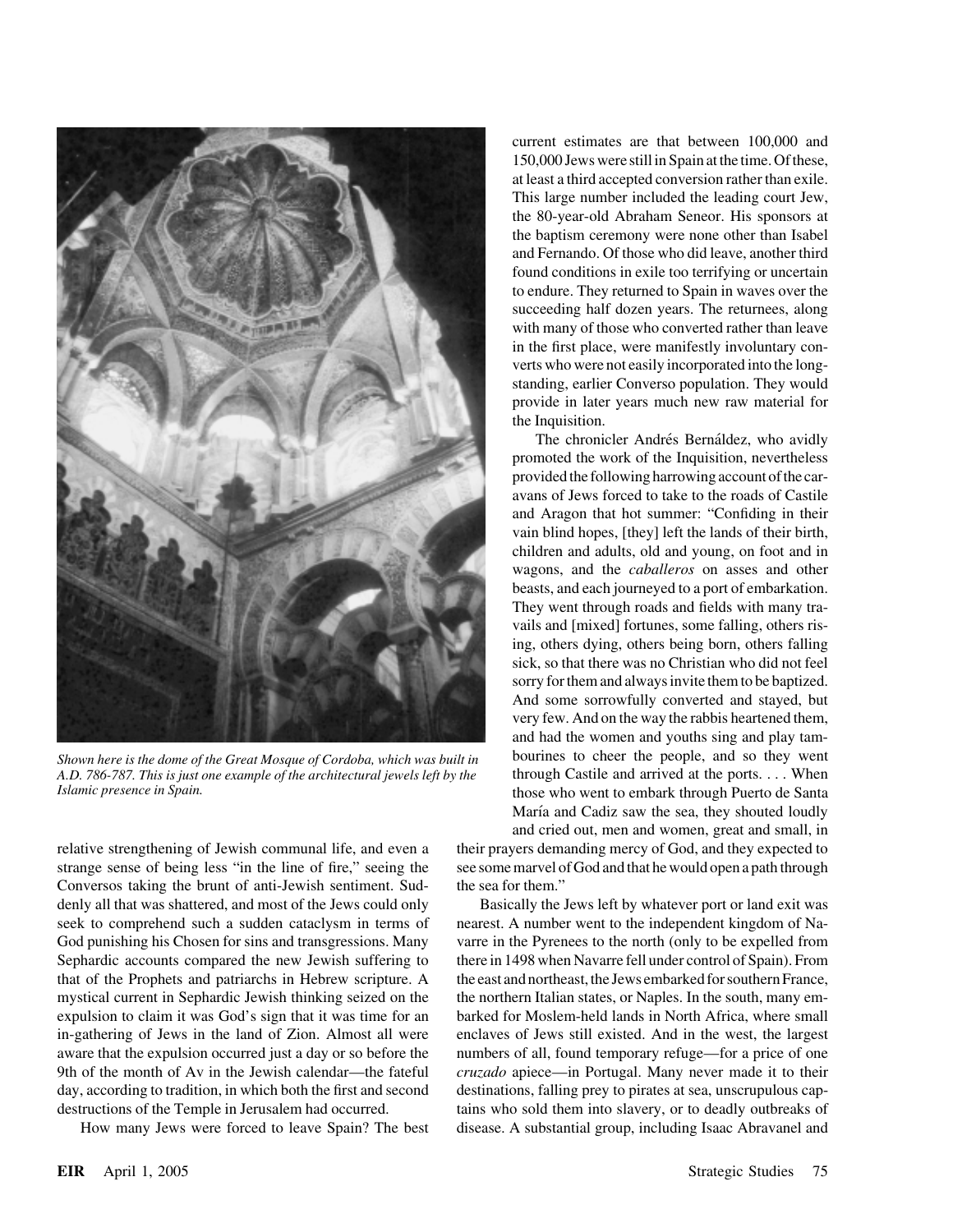his family, made it to the welcoming kingdom of Ferrante II in Naples—only to have large numbers of their own group, as well as thousands of Neopolitans, succumb to the plague, and be thrown into further flight when the French overthrew Ferrante in 1494. Those who went to Portugal had a similar stormy further odyssey, facingcruel pressures from King Joao *Cardinal Francisco* II to convert (one of his strategies was to separate a group of *Ximenez de* Jewish children from their parents and send them to far-off *Cisneros was a* Sao Tome in the African Gulf of Benin, relenting only if *prime mover*<br>the parents converted). Large numbers moved on to other *against Spain's* the parents converted). Large numbers moved on to other destinations in North Africa or northern Europe after only six<br>months in Portugal.<br>months in Portugal.

Eventually, the largest single component of this Second *paradoxically, he* Diaspora relocated into the eastern Mediterranean, where Se-<br>
phardic communities took root in Salonika, Alappo, and a *promoter of promoter of* phardic communities took root in Salonika, Aleppo, and a *promoter of Renaissance ideas. Renaissance ideas. Renaissance ideas.* from Sultan Bayezid II. Other notable Sephardic communities took root in Amsterdam and the New World.

split his time between his duties as Inquisitor General and the than for the Council of Ten." The Council of Ten was the building of his great Monastery of St. Thomas in Avila. He inner core of Venice's deadly and efficient secret police which rode with a retinue of 250 liveried soldiers for protection, controlled a system of anonymous channels of denunciation dined with a reputed unicorn horn or a scorpion tongue next to akin to the Inquisition's. High praise indeed! his food to ward away poison, and had to constantly dispatch a The use of this instrument through its remaining three trusted Dominican associate, Fray Alfonso Badaja, to Rome centuries is beyond the scope of this study. But a quick sketch as his advocate in Papal investigations of Torquemada's of the events leading to the expulsion of the population of abuses. His continuing close ties to the Monarchs is illustrated Moslem background provides haunting parallels to those in an incident in 1497, when the Monarchs had come to his which produced the expulsion of the Jews, with a time lag of Monastery for a visit. There they received the devastating roughly one century. word that their only son and direct heir, Prince Juan, had The terms of capitulation granted by the Monarchs to died of a sudden malady, in a city some distance away. They Granada in 1492 were of a piece with earlier Iberian traditions arranged for the body to be brought to them at Torquemada's of Convivencia. The *Moros,* as the Spanish termed them, Monastery, and buried on its grounds. could retain their religion, customs, and language, but subject

of his *Instrucciones,* the bible of Inquisitorial practice which chose to emigrate, but the large bulk of the population (now he had first compiled in 1483. When he died, he left behind *Mude´jares* in the lexicon of cultural/religious variants of the an institution that would function with very little change in times) stayed. Inigo López de Mendoza, the Count of Tenprocedure for another 330 years. Although it never exerted as dilla, was named governor, and Hernando de Talavera, archdramatic an overall influence, nor took as many lives in a bishop of Granada. Both represented enlightened policies. short period as it did under Torquemada, and although its Talavera emphasized conversion only through voluntary pertargetted victim populations shifted from Conversos to Lu- suasion, respect for Mudejar culture, and the use of Arabic in therans and Erasmians, then to the converted Moslem popula- church functions. tion (*Moriscos*), then back to a second wave of Portuguese Clerics, led by the Cardinal Francisco Ximénez de Cisn-Conversos at the turn of the 17th Century, its fundamental eros, intervened, starting 1499 with a tougher policy of mass character was firmly set. Henry Charles Lea, dean of the histo- baptisms and persecution of the handfuls of Christians who rians of the Inquisition, noted the reports of Venetian envoys had converted to Islam, known as *Muladies.* This led to a in the early 16th Century, "who lauded its [the Inquisition's] series of revolts. In 1501, all Mudéjares of Granada were services in the suppression of heresy, and to whom, as practi-<br>forcibly baptized, and a huge bonfire of precious Arabic books cal statesmen, it was an object of wonder and admiration, symbolized the end of the terms of the capitulation. The newly as a machine perfectly devised to keep the people in abject appointed Inquisitor of Córdoba, Diego Rodríguez Lucero,



universal awe which it inspired. As early as 1525, Gasparo **The Expulsion of the** *Moriscos* Contarini tells us that everyone trembled before it, for its In the last years before his death in 1498, Torquemada severity and the dread entertained for it were greater even

Even in his last year, he was laboring on the third revision to Spanish governors. Many of the Granadan Moslem elite

subjection. . . . The envoys were profoundly impressed by the became notorious as one of the most corrupt and vindictive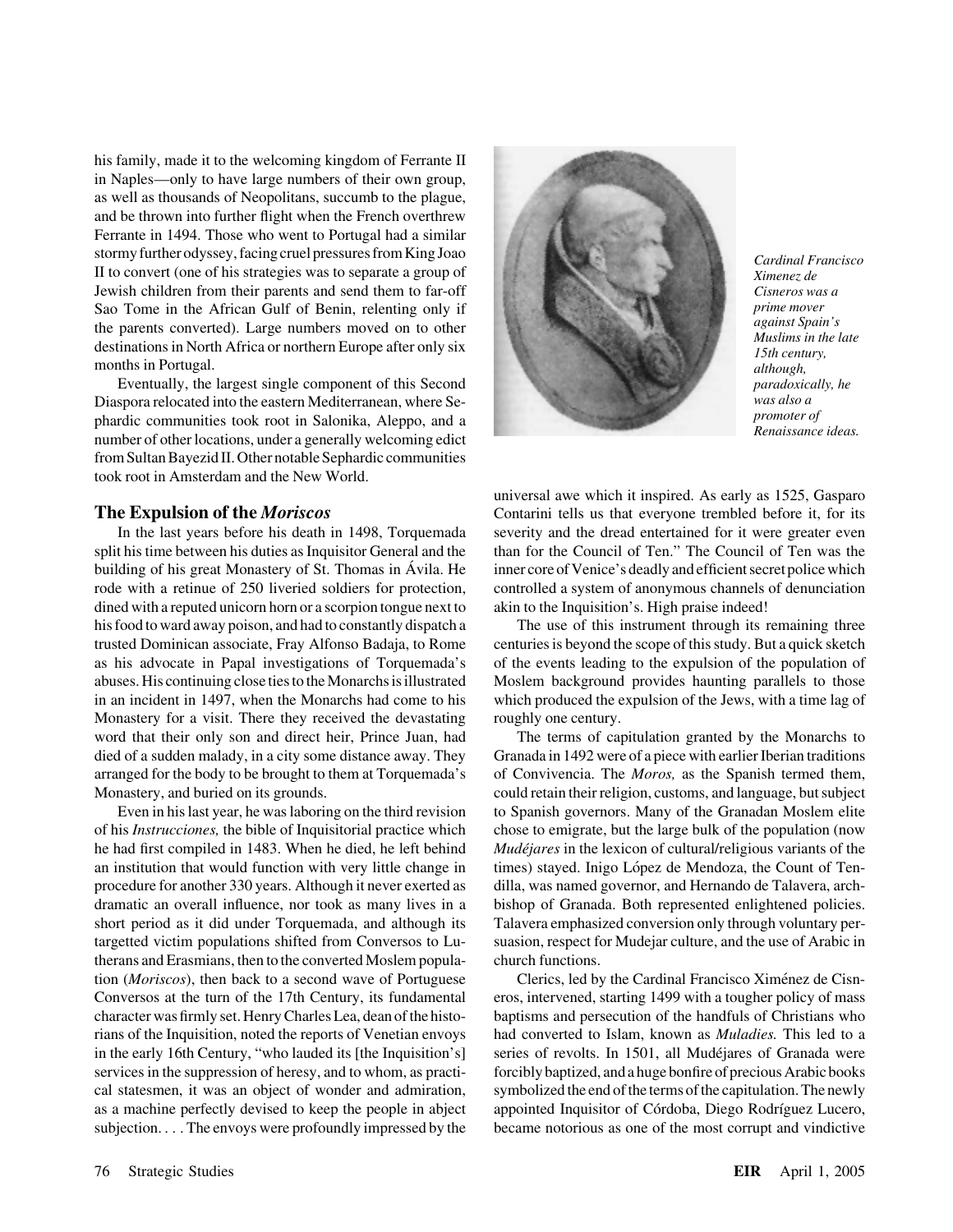of all officials of the Inquisition. When Talavera protested France when Aragon's rule in the region was disrupted by Lucero's iniquities, Lucero turned on Talavera himself, ac- rebellion in Catalonia in the 1470s. The Spanish Monarchs cusing the archbishop and his family of Judaizing. Talavera agreed to the proposal. was acquitted of all charges in Rome in 1507, but died, close Spain's disastrous dance with the Hapsburgs intensified to 80 years old, soon thereafter. In 1502, Isabel forced all in the mid-1490s, when Isabel and Fernando betrothed both Mudéjares in the rest of Castile, to choose baptism or exile, their only son, Juan, and their first-born of four daughters, and almost all chose baptism. In the crown of Aragon, the Juana, to offspring of the Hapsburg House. When Juan died power of the landed nobility, which utilized a large Moslem in his 17th year, the succession fell jointly to his sister Juana population as its principal source of farm labor, and of the and Juana's husband, Philip of the Hapsburg provinces of the Cortes (the parliament), kept Convivencia arrangements in Netherlands, unless there were male offspring in the meanforce until 1526. At that time, Charles V (Carlos I of Spain) time produced from the marriages of Juana's younger sisters. ordered the forced conversion of all Mudéjares in these re-<br>The string of misfortunes to Fernando's lineage, the Trasta<sup>--</sup> maining jurisdictions of Spain. Thus had been created a huge mara royal line, is too long to enumerate here; suffice to say, new "Converso" population, called *moriscos,* with all its at- the succession did pass to Juana and Philip with Isabel's death tendant tensions and ambiguities. in 1504. But Philip's early death two years later, and Juana's

the effort to convert the Moriscos in fact, and not just in environs in the Low Countries—left Fernando as regent of the name. But with the strengthening of the Inquisition in the unified kingdoms until Juana and Philip's first son, Charles V 1560s under Philip II and his Inquisitor General Fernando of Austria (Carlos I on the Spanish side), became the single de Valdés (the most notorious Grand Inquisitor since Hapsburg ruler of all the combined Austrian and Spanish Torquemada), tensions built rapidly. They exploded in the possessions in phases during the period 1517-20. Morisco revolt which broke out in Granada in 1568, and There were thus dual devastating blows to Spain's further settled into protracted warfare in the inhospitable Alpujarra development as a nation-state in the line of statecraft passed mountains. It was a savage war, with unparalleled atrocities from the Council of Florence to the France of Louis XI and on both sides. In the end, the Spanish authorities forced over the England of Henry VII: one, the rise of the Inquisition, 80,000 Moriscos to leave their homes in Granada, and re- blighting many of the political channels through which a fursettle in Castile, only transferring the unrest to new territory. ther development of such a Commonwealth policy would In September 1582, Philip II's council of state proposed a have been effected, and linking the image of man to a definigeneral expulsion. Although backed by both Church and tion of "the purity of blood" rather than the light of the soul; Inquisition, the measure was not acted upon. When Philip and two, the passing of the Spanish crown to the control of III assumed the crown in 1598, opposition to expulsion by the Hapsburgs. This meant that Spain could be harnessed to his personal confessor, and the powerful Duke of Lerma, Venice-instigated religious wars as the pre-eminent kept the provision in the background. But with a 1609 change "marcher-lord" factor of anti-Council of Florence "Catholic of heart by the Duke of Lerma, the scales tilted in the Orthodoxy" for the next century. opposite direction. Over the next six years, roughly 300,000 Not that Venice was on the side of "Catholic Orthodoxy." of the 320,000 Moriscos in Spain were expelled, starting It was on the side of Venice, and the statecraft of an emerging with the most populous Morisco area of Valencia (roughly form of sophisticated transnational merchant-banker empire. half of the total). It was an exodus several times larger In this duplicitous game, Venice would emerge at the end than that of the Jews 120 years earlier. It shattered the last of the 16th Century as a "judicious critic" of the very Spanish substantial element of the Convivencia legacy, and brought Inquisition it had hailed at the beginning of the century. The even more economic dislocation than the considerable nega- man who issued this "revisionist history" of the Inquisition tive economic effects of the persecution of the Conversos was the Servite friar and theological advisor of the *Serenis*and the expulsion of the Jews in the late 1400s. *sima Repubblica,* Paolo Sarpi (1552-1623). The crucial role

dolid, Isabel and Fernando received an embassy from Maxim- successful Sarpi's propaganda was, including on Peters illian, son of the Hapsburg Emperor Frederick IV of Germany. itself: "During the 17th Century Venice was the one Catholic The Hapsburg emissaries solicited Spain's cooperation in de- power generally admired in Protestant Europe. Its republisigns against France, both to restore Hapsburg control over can form of government, its control of ecclesiastical authorthe duchy of Burgundy, wrested from them by King Louis XI ity, and its often acerbic relations with Rome singled it out of France a few years before, and to restore to Spain the to many northern Europeans as a progressive society, and provinces of Rousillon and Cerdagne, similarly seized by in the usual denunciations of inquisitions, the Venetian In-

For the next 40 years, the primary thrust of policy was madness—which came on during years spent in Hapsburg

of Sarpi in its full dimensions cannot be touched on here. **The Hapsburgs and Venetians** But a summary statement of one of the leading historians In mid-1488, when the court was in residence in Valla- of the Inquisition, Edward Peters, gives the flavor of how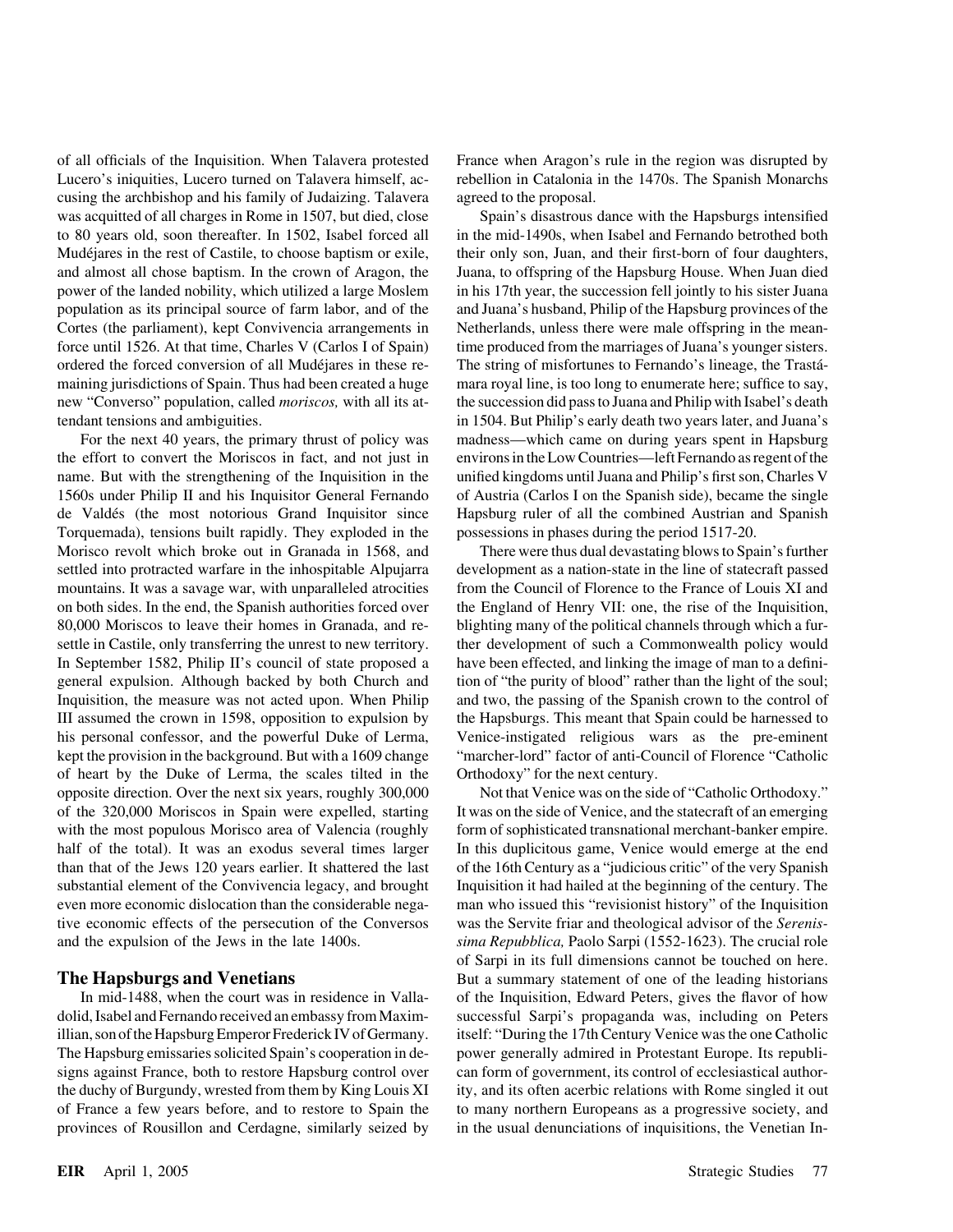quisition was often made the exception. Part of the 'myth The Inquisition came to haunt the lives of many of Spain's of Venice' was the result of the historical and apologetic greatest intellectuals and poets of the succeeding century. Yet work of Paolo Sarpi, Venice's literary spokesman to the their works lived among their countrymen—and live today rest of the world," resting especially on his *Historia della* far above the Inquisition's poor powers to defame or diminish. *Sacra Inquisizio´ne.* The case of Juan Luis Vives is exemplary. One of Spain's

some kind of dark spell after 1492, or even 1520. It was too parents in Valencia, who continued to practice Judaism in vigorous an arena for the Convivencia heritage and the nation- secret, he was sent abroad by his father to study in Paris in building impulse from the Italian Renaissance. Like any arena 1509. His activities thereafter were based in the Low Counof larger battles, its positive currents continued to make a tries. After Nebrija's death in 1522, his fame was such as to fundamental mark on history, however negative the overall win him an invitation to take Nebrija's professorship at trajectory. Thus great achievements in city-building and en-<br>Alcalá. The reasons for Vives' refusal are not hard to discover: lightened instances of treatment of the Indians were embed- in 1520, the Inquisition arrested his father as a Judaizer, and ded in Spain's New World colonization efforts, alongside in 1524, burned him alive. Four years later, his long-dead plundering, de facto enslavement, and the establishment of mother was condemned posthumously, her bones disinterred neo-feudal latifundia. and burned.

(1436-1517) perfectly illustrates the multifaceted and para- of Converso—or just suspected freethinking—backgrounds, doxical character of many key figures in the period of the were targetted directly. These included Juan de Vergara, Fray Inquisition. Serving in the Rome of the great Renaissance Luis de León, and St. Teresa of Avila. But each emerged with Popes of the mid-15th Century as a young man, Cisneros his work unblemished—even ennobled—from his ordeals. rose to become confessor to Isabel and Fernando in the early Ultimately, it was the deeper currents going back to the more 1490s, and in 1495, was named Cardinal and Archbishop promising features of Isabel and Fernando's rule and the earof Toledo, the highest Church office in the land. He was a lier period of Convivencia, which produced the exceptional supporter of the Inquisition and instigated the harsh forced Spanish diplomat Diego de Saavedra Fajardo, who led the conversion policies which turned Granada toward rebellion Spanish side of the negotiations leading to the Treaty of Westin 1499-1501, and overturned the gentler proselytizing phalia. This was the 1648 treaty which finally brought to a achievements of Hernando de Talavera. But when the Inquisi- close, the *150 years* of religious wars, which had opened with tor-General who succeeded Torquemada, Diego Deza (an- Spain's induced apostasy from the image of man projected other paradoxical figure who had been a prime sponsor of by Cusa and the Council of Florence. Columbus's venture, and a noted promoter of the work of the It was Miguel de Cervantes Saavedra, the inspired creator Italian Renaissance) attempted to silence the great humanist of Don Quijote and Sancho Panza, and possibly a very distant and philologist Antonio de Nebrija for his work correcting descendent of Conversos himself, who delivered the "true the errors in the Vulgate Bible, it was Cisneros who de- Spain's" most enduring ironical rebuff to the heritage of fended Nebrija. Torquemada and the Inquisition. In his *entreme´s*(one-act "in-

to one of the greatest accomplishments of Cisneros' long life: theme of what later became the Grimm brothers' story, "The the 1515 publication of the Polyglot Bible, in which the text Emperor With No Clothes," in a small Castilian village of is made available for scholars in parallel columns of Greek, peasants and small town local officials. A travelling duo of Hebrew, and Latin, one of the outstanding works of scholar- con artists tell the townspeople that they can produce a most ship of the Renaissance. And while the great university of astounding series of marvels, but warn that "those of impure Salamanca, founded in the mid-1200s by Alfonso the Wise, blood, of the blood of Jews" will not be able to see these had succumbed to *limpieza de sangre* statutes in 1482, Cis- miraculous events. Naturally, and hilariously, all the townsneros made sure that the university, which he himself founded people make asses of themselves, trying to outdo each other and endowed, the renowned university of Alcalá de Henares, in exaggerated reactions to prove that they can see the nonexhad no such *limpieza* restrictions. In a final irony, Cisneros istent "marvels." confronted and crushed the venal and vicious Inquisitor Luc- The *Quijote* itself is the outlet for Cervantes' other slap ero of Granada; but then assumed the post of Grand Inquisitor in the face of the Inquisition which had destroyed the Spain himself from 1507 until his death, ten years later. Although of Convivencia. The "mirror" effect of Cervantes placing refproceeding at a slower pace than under Torquemada, never- erences to himself inside his own novel, and having Part Two theless the Inquisition continued on the same road, under of the novel comment on the public's response to the publica-Cisneros. tion of Part One, is all subsumed in the greatest "role reversal"

greatest men of letters in the first half of the 16th Century, **Cervantes' Revenge** especially renowned for his writings on education, Vives But it would be wrong to imagine that Spain fell under spent his entire career outside of Spain. Born of Converso

The figure of Cardinal Francisco Ximenes de Cisneros In the second half of the century, illustrious intellectuals

Under Cisneros' protection, Nebrija contributed mightily terlude" play), "The Pageant of Marvels," Cervantes sets the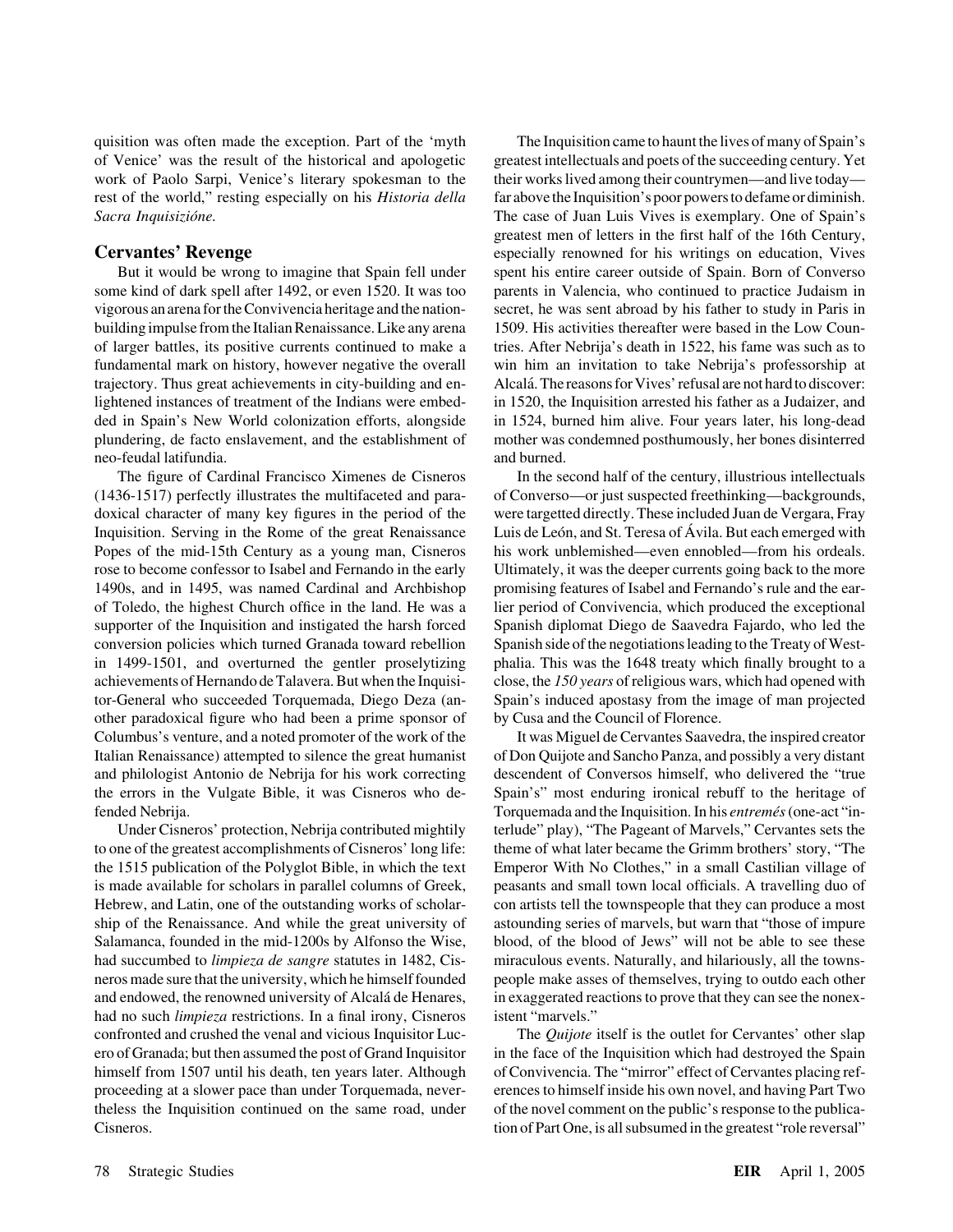

*Queen Isabella and King Fernando are buried in Granada, Spain.*

of all: the entire novel, Cervantes tells us, was written by one Spanish (and generally Roman) Inquisition; . . . in 1825 the

ment of the Inquisition in later times, is a vast subject of its first English translation of de Maistre's *Letters on the Spanish* own. Fast forward, however, to a snapshot of the "history of *Inquisition* in 1830. . . ." the history" in the first half of the 19th Century. There is a This battle took place against the backdrop of an extraorwonderful lesson here, of how an assortment of writers and dinary florescence of U.S. scholarship on Hispanic topics, historians in the newly formed American republic, directly initiated a generation before by the earliest of notable U.S. took on Torquemada's heirs, and rehabilitated the positive Hispanicists—Benjamin Franklin!—and closely linked to the currents of Spain which had been swallowed in a propandistic direction of thinking of John Quincy Adams' Monroe Doc-Black Legend of Spain. trine of the early 1820s. Unlike Teddy Roosevelt's perverted

archist theorists revered as the seminal influence in their doc- Adams' original conception sought to foster a "Community trines, led the reaction to the publication, in 1817-18, of the of Principle" among the then-emerging independent states of first detailed treatment of the Inquisition based on its own formerly Hispanic America, as a redoubt of republicanism internal documents, Juan Antonio Llorente's *Historia Crítica* against the reassertion of oligarchic principles from Old de la Inquisición. Llorente's vast work was translated into Europe. Italian in 1820, into Dutch a year later, into German and Span- In 1826, in the midst of John Quincy Adams' presidency, ish in 1823, and into English, in both British and U.S. editions, William H. Prescott, inspired by his Harvard teacher George in 1826. De Maistre's energetic defense of the Inquisition Ticknor, a leading scholar of Spain and notable conduit of the and the role of Torquemada, took the form of his *Lettres* Göttingen education system of Germany into the U.S., began *sur l'Inquisition,* published posthumously in 1822 and soon his deep exploration of Spanish history. From his pen poured translated into a number of other languages. a series of historical masterpieces, starting with his*Ferdinand*

by historian Edward Peters. Various records of the Barcelona his history of Philip II just before his death in 1859. Excellent Inquisition had found their way to Boston, Massachusetts, and highly readable history to this day, these works also "where they were translated and printed by Samuel Goodrich showed a highly sophisticated understanding of Venice's duin 1828 as the *Records of the Spanish Inquisition.* The United plicitous role, in the tradition of Schiller's *The Ghost-Seer* States had inherited the traditional Protestant views of the and James Fenimore Cooper's *The Bravo.* Prescott wrote in

Cide Hamete Benengeli—in Arabic! *American Quarterly Review* published a long and sophisticated anonymous review of the Madrid Spanish edition of **Afterword** Llorente's *Historia Crítica*. Probably stung to retort by these The history of the changing historical and cultural treat- publications, a Boston priest, T.J. O'Flaherty, published the

Joseph de Maistre, the man whom all subsequent Syn- "Gunboat Diplomacy" Corollary of almost a century later,

The history of a fascinating publishing war is recounted *and Isabella* in 1837 and concluding with the third volume of